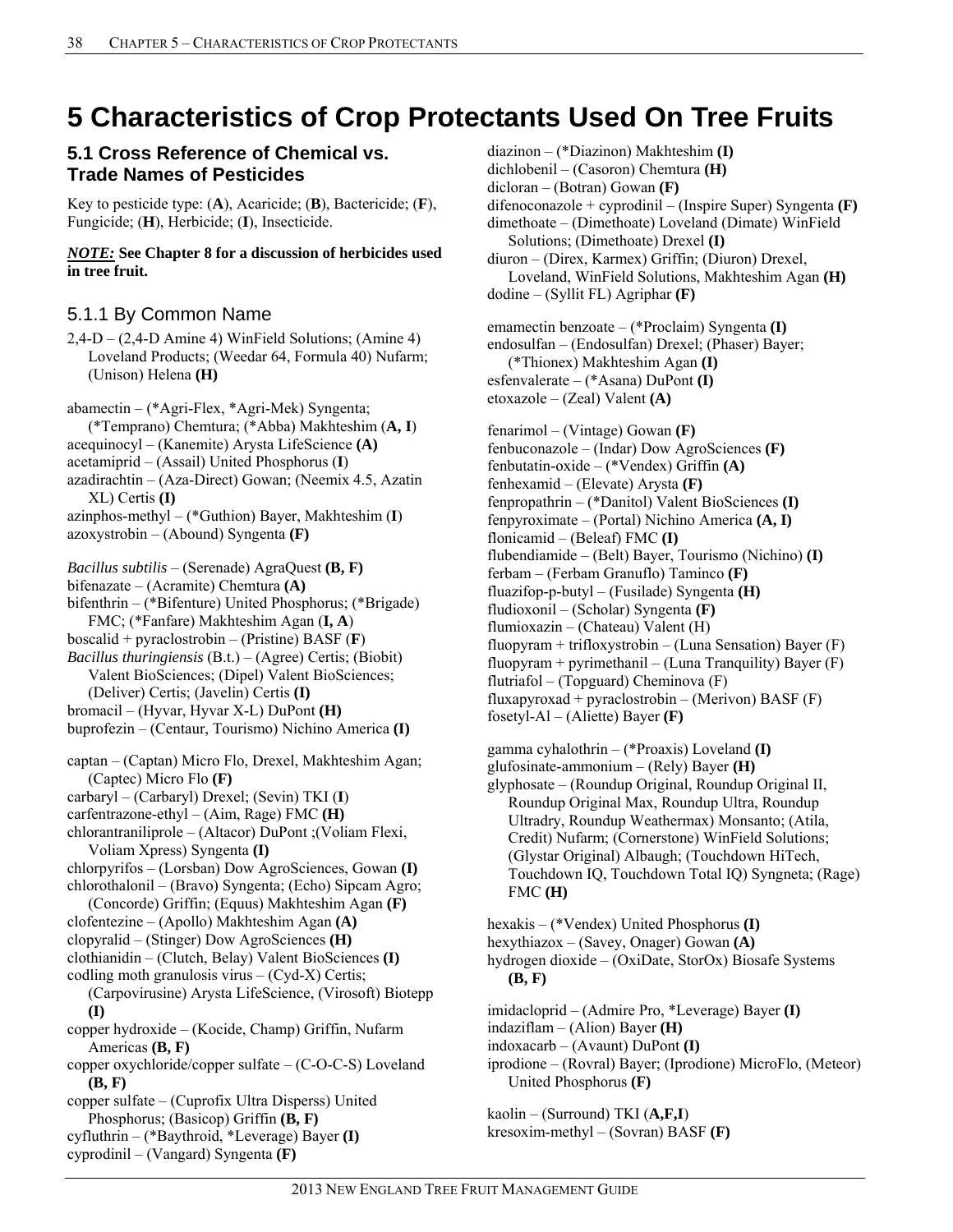lambda-cyhalothrin – (\*Lambda-Cy) United Phosphorus; (\*Taiga Z) WinField Solutions; (\*Endigo, \*Voliam Xpress\*, Warrior) Syngenta **(I)** 

liquid lime-sulfur – (Suregard Lime Sulfur) Value Garden Supply; (Sulforix Lime Sulfur, Lime Sulfur Solution) Miller Chemical (**A, F, I**)

malathion – (Clean Crop Malathion) Loveland; (Malathion) Drexel; (Prentox Malathion) Prentiss **(I)**  mancozeb – (Dithane) Dow AgroSciences; (Manzate)

- United Phosphorus; (Penncozeb) United Phosphorus **(F)**
- mefanoxam (Ridomil Gold) Syngenta **(F)**
- maneb (Manex) Griffin **(F)**
- metconazole (Quash) Valent **(F)**
- methidathion (\*Supracide) Gowan **(I)**
- methomyl (\*Lannate) DuPont **(I)**
- methoxyfenozide (Intrepid) Dow AgroSciences **(I)**
- metiram (Polyram) BASF **(F)**

myclobutanil – (Rally) Dow AgroSciences **(F)** 

- napropamide (Devrinol) United Phosphorus **(H)**  norflurazon – (Solicam) Syngenta **(H)**  novaluron – (Rimon) Chemtura **(I)**
- oryzalin (Surflan) United Phosphorus; (Oryza Ag) AgValue; (Oryzalin) FarmSaver.com; **(H)**
- oxamyl (\*Vydate) DuPont **(I)**
- oxyfluorfen (Goal) Dow AgroSciences; (Galigan) Makhteshim Agan **(H)**
- oxytetracycline (Mycoshield) Nufarm; (Fireline) Agrosource; (Tree Tech OTC) Florida Silvics **(B)**
- *Pantoea agglomerans* strain E325 (Bloomtime
- Biological) Northwest Agricultural Products **(B)**
- paraquat (\*Gramoxone) Syngenta-**(H)**
- pendimethalin (Prowl) BASF **(H)**  penthiopyrad – (Fontelis) DuPont **(F)**
- permethrin (\*Ambush) AMVAC; (\*Perm-Up) United
- Phosphorus; (\*Pounce) FMC **(I)**
- pheromones (Checkmate) Suterra; (Isomate) CBC; (SPLAT) ISCA Tech **(I)**
- phosmet (Imidan) Gowan **(I)**
- phosphite (Phostrol) NuFarm (**F, B**)
- phosphite (ProPhyt) Luxembourg-Pamol (**F)**
- phosphorous acid (Fosphite) JH Biotech; (Topaz Fungicide) WinField Solutions (**F)**
- phosphorous acid (Agri-Fos) Agrichem Manufacturing Industries; (Fungi-Phite) Biagro Western Sales; (**F, B**)
- pronamide (\*Kerb) Dow AgroSciences **(H)**
- propiconazole (Tilt) Syngenta; (Bumper) Makhteshim Agan **(F)**
- pyraclostrobin (Cabrio EG) BASF **(F)**
- pyraclostrobin+boscalid (Pristine) BASF **(F)**
- pyraflufen ethyl (Venue) Nichino **(H)**
- pyrethrins/rotenone (PyGanic, Pyrenone) McLaughlin Gormley King, Bayer **(I)**
- pyridaben (Nexter) Gowan (**A,I**)
- pyrimethanil (Scala) Bayer; (Penbotec) Janssen **(F)**
- pyriproxyfen (Esteem) Valent BioSciences **(I)**
- quinoxyfen (Quintec) Dow AgroSciences **(F)**

rimsulfuron – (Matrix) DuPont (H) rynaxypyr – (Altacor) DuPont **(I)**  sethoxydim – (Poast) BASF **(H)**  simazine – (Princep) Syngenta; (Simazine) WinField Solutions, Drexel, Loveland Products; (Sim-Trol) Sipcam Agro **(H)**  soap, insecticidal – (M-Pede) Dow AgroSciences **(I)**  spinetoram – (Delegate) Dow AgroSciences **(I)**  spinosad – (SpinTor) Dow AgroSciences **(I)**  spirodiclofen – (Envidor) Bayer **(A)**  spirotetramat – (Movento) Bayer CropScience **(I)**  streptomycin – (Agri-mycin, Streptrol) Nufarm; (Agricultural Streptomycin) Farm Saver; (Firewall) AgroSource **(B)**  sulfur – (Microthiol Disperss) United Phosphorus (**F**) tebuconazole – (Elite) Bayer; (Tebuzol) United Phosphorus**(F)**  tebufenozide – (Confirm) Dow AgroSciences **(I)**  terbacil – (Sinbar) DuPont **(H)**  thiabendazole – (Mertect) Syngenta; (Shield-Brite TBZ) Pace International **(F)**  thiacloprid – (Calypso) Bayer **(I)**  thiamethoxam – (Actara, Agri-Flex, Endigo, Voliam Flexi) Syngenta **(I)**  thiophanate-methyl – (Topsin M) United Phosphorus; (Thiophanate-methyl) FarmSaver, Makhteshim Agan; (T-Methyl) Nufarm **(F)**  thiram – (Thiram Granuflo) Taminco **(F)**  triadimefon – (Triadimefon) Taminco; (Bayleton) Amvac **(F)**  trifloxystrobin – (Flint, Adament), Gem) Bayer **(F)** 

triflumizole – (Procure) Chemtura **(F)** 

ziram – (Ziram) United Phosphorus; (Ziram Granuflo) Taminco **(F)** 

# 5.1.2 By Trade Name

2,4-D Amine 4 – (2,4-D) WinField Solutions **(H)** 

\*Abba – (abamectin) Makhteshim **(A, I)**  Abound – (azoxystrobin) Syngenta **(F)**  Acramite – (bifenazate) Chemtura **(A)**  Actara – (thiamethoxam) Syngenta **(I)**  Adament – (tebuconazole & trifloxystrobin) Bayer **(F)**  \*Admire Pro – (imidacloprid) Bayer **(I)**  Agree – (Bacillus thuringiensis) Certis **(I)**  \*Agri-Flex – (abamectin + thiamethoxam) Syngenta **(I)**  Agri-Fos – Agrichem Manufacturing Industries (**F, B**) \*Agri-Mek – (abamectin) Syngenta (**A,I**) Agrimycin – (streptomycin) Nufarm **(B)**  Aim – (carfentrazone-ethyl) FMC **(H)**  Aliette – (fosetyl-Al) Bayer **(F)**  Alion – (indaziflam) Bayer **(H)**  Allpro Lime Sulfur – (liquid lime-sulfur) Value Garden Supply (**A, F, I**) Altacor – (chlorantraniliprole/rynaxypyr) DuPont **(I)**  Amine 4 – (2,4-D) Loveland Products **(H)**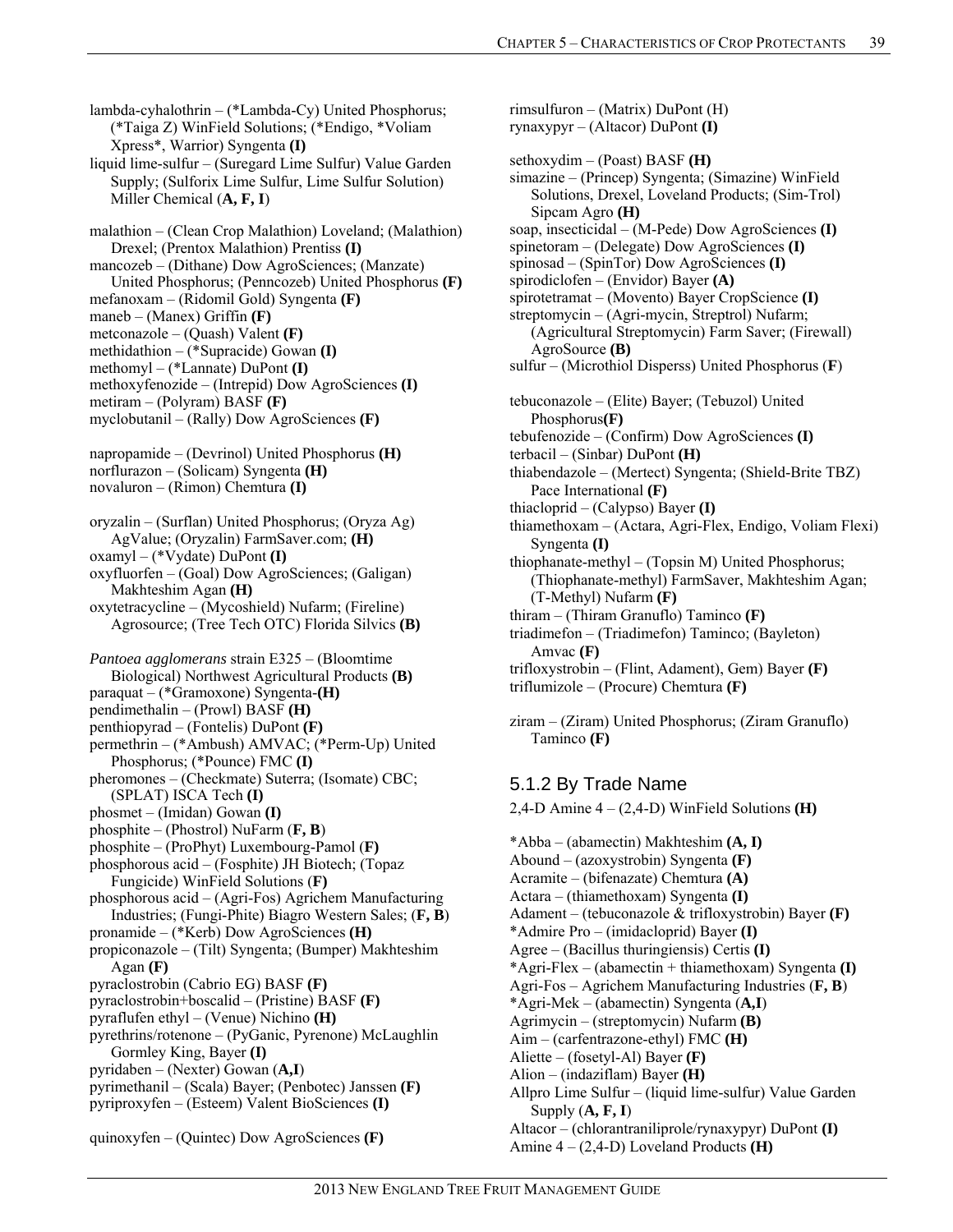\*Ambush – (permethrin) AMVAC **(I)**  Applause – (chlorothalonil) Loveland (**F**) Apollo – (clofentezine) Makhteshim **(A)**  \*Asana – (esfenvalerate) DuPont **(I)**  Assail – (acetamiprid) United Phosphorus **(I)**  Atila Plus – (glyphosate) Nufarm **(H)**  Avaunt – (indoxacarb) DuPont **(I)**  Aza-Direct – (azadirachtin) Gowan **(I)**  Azatin XL – (azadirachtin) Certis **(I)** 

Basicop – (copper sulfate) Griffin **(B, F)**  Bayleton – (triadimefon) Amvac **(F)**  \*Baythroid – (cyfluthrin) Bayer **(I)**  Belay – (clothianidin) Valent BioSciences **(I)**  Beleaf – (flonicamid) FMC **(I)**  \*Belt – (flubendiamide) Bayer **(I)**  \*Bifenture – (bifenthrin) United Phosphorus **(I, A)**  Biobit – (Bacillus thuringiensis) Valent BioSciences **(I)**  Botran – (dicloran) Gowan **(F)**  Bravo – (chlorothalonil) Syngenta **(F)**  \*Brigade – (bifenthrin) FMC (**I, A**) Bumper – (propiconazole) Makhteshim Agan **(B)** 

C-O-C-S – (copper oxychloride/copper sulfate) Loveland **(B, F)**  Cabrio EG – (pyraclostrobin) BASF **(F)**  Calypso – (thiacloprid) Bayer **(I)**  Captan – (captan) Micro Flo, Drexel, Makhteshim Agan **(F)**  Captec – (captan) Micro Flo **(F)** Carbaryl – (carbaryl) Drexel **(I)**  Carpovirusine – (codling moth granulosis virus) Arysta LifeScience **(I)**  Casoron – (dichlobenil) Chemtura **(H)**  Centaur – (buprofezin) Nichino America **(I)**  Champ – (copper hydroxide) Nufarm Americas **(B, F)** Chateau – (flumioxazin) Valent **(H)**  Checkmate – (pheromones) Suterra **(I)** Clean Crop Dimethoate – (dimethoate) Loveland **(I)**  Clean Crop Malathion – (malathion) Loveland **(I)**  Clutch – (clothianidin) Valent BioSciences **(I)** Concorde – (chlorothalonil) Griffin (**F**) Cornerstone – (glyphosate) WinField Solutions **(H)**  Credit – (glyphosate) Nufarm **(H)** Cuprofix Ultra Disperss – (copper sulfate) United Phosphorus **(B, F)**  Cyd-X – (codling moth granulosis virus) Certis **(I)**  \*Danitol – (fenpropathrin) Valent BioSciences **(I)**  Delegate – (spinetoram) Dow AgroSciences **(I)** Deliver – (Bacillus thuringiensis) Certis **(I)**  Devrinol – (napropamide) United Phosphorus **(H)**  Diazinon – (\*Diazinon) Makhteshim **(I)**  Dimate – (dimethoate) WinField Solutions **(I)**  Dimethoate – (dimethoate) Drexel, Helena, Micro Flo **(I)**  Dipel – (Bacillus thuringiensis) Valent BioSciences **(F)**  Direx – (diuron) Griffin **(H)**  Dithane – (mancozeb) Dow AgroSciences **(F)**  Diuron – (diuron) WinField Solutions, Drexel, Loveland Products, Makhteshim Agan

Elite – (tebuconazole) Bayer **(F)**  \*Endigo – (lambda-cyhalothrin/thiamethoxam) Syngenta **(I)**  Endosulfan – (endosulfan) Drexel **(I)**  Envidor – (spirodiclofen) Bayer **(A)** Equus – (chlorothalonil) Makhteshim Agan (**F**) Esteem – (pyriproxyfen) Valent BioSciences **(I)**  \*Fanfare – (bifenthrin) Makhteshim Again **(A, I)** Ferbam Granuflo – (ferbam) Taminco **(F)**  Fireline – (oxytetracycline) AgroSource **(B)**  Firewall – (streptomycin) AgroSource **(B)**  Flint – (trifloxystrobin) Bayer **(F)**  Fontelis – (penthiopyrad) DuPont **(F)**  Formula 40 – (2,4-D) Nufarm **(H)**  Fosphite – (phosphorous acid) JH Biotech (**F)** Fungi-Phite – (phosphorous acid) Biagro Western Sales; (**F, B**) Fusilade – (fluazifop-p-butyl) Syngenta **(H)**  Galigan – (oxyfluorfen) Makhteshim Agan **(H)**  Gem – (trifloxystrobin) Bayer **(F)**  GlyStar Original – (glyphosate) Albaugh **(H)**  Goal – (oxyfluorfen) Dow AgroSciences **(H)**  Gramoxone (paraquat) Syngenta **(H)**  \*Guthion – (azinphos-methyl) Bayer, Makhteshim **(I)**  Hyvar – (bromacil) DuPont **(H)**  Imidan – (phosmet) Gowan **(I)**  Indar – (fenbuconazole) Dow AgroSciences **(F)**  Inspire Super – (difenoconazole & cyprodinil) Syngenta **(F)**  Intrepid – (methoxyfenozide) Dow AgroSciences **(I)**  Iprodione – (iprodione) MicroFlo **(F)** Isomate – (pheromones) CBC **(I)**  Javelin – (Bacillus thuringiensis) Certis **(I)**  Kanemite – (acequinocyl) Arysta LifeScience **(A)**  Karmex – (diuron) Griffin **(H)**  \*Kerb – (pronamide) Dow AgroSciences **(H)**  Kocide – (copper hydroxide) Griffin **(B, F)**  \*Lambda-Cy – (lambda-cyhalothrin) United Phosphorus **(I)**  \*Lannate – (methomyl) DuPont **(I)**  \*Leverage – (cyfluthrin/imidacloprid) Bayer **(I)**  Lime Sulfur Solution – (liquid lime sulfur) Miller Chemical (**A, F, I**) Lorsban – (chlorpyrifos) Dow AgroSciences, Gowan **(I)**  Luna Sensation – (fluopyram/trifloxystrobin) Bayer **(F)** Luna Tranquility **(**fluopyram/pyrimethanil) Bayer **(F)**  Malathion – (malathion) Drexel **(I)**  Manex – (Maneb) DuPont **(F)** 

Echo – (chlorothalonil) Sipcam Agro **(F)**  Elevate – (fenhexamid) Arvesta **(F)** 

Manzate – (mancozeb) Griffin **(F)**  Matrix – (rimsulfuron) DuPont (H)

Merivon – (fluxapyroxad + pyraclostrobin) BASF  $(F)$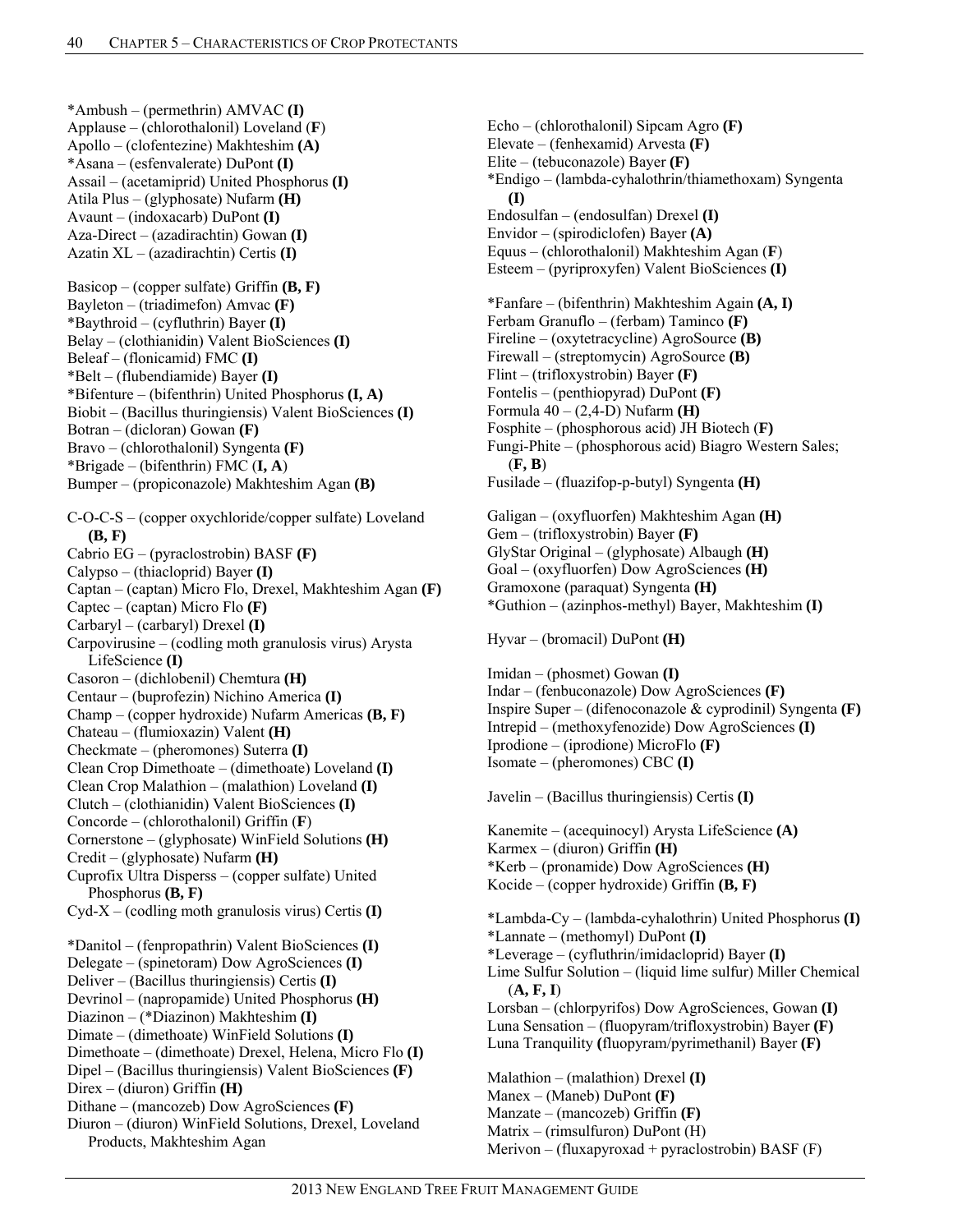Mertect – (thiabendazole) Syngenta **(F)**  Messenger – (harpin) Eden Bioscience **(B)**  Meteor – (iprodione) United Phosphorus (F) Movento – (spirotetramat) Bayer CropScience **(I)**  M-Pede – (insecticidal soap; potassium salts of fatty acids) Dow AgroSciences **(I)**  Mycoshield – (oxytetracycline) Nufarm **(B)**  Microthiol Disperss – (sulfur) Unifos (**F**) Neemix 4.5 – (azadirachtin) Certis **(I)**  Nexter – (pyridaben) Gowan (A, I) Nova – (myclobutanil) Dow AgroSciences **(F)**  Onager – (hexythiazox) Gowan **(A)**  Orbit – (propiconazole) DuPont **(F)**  Oryza Ag – (oryzalin) AgValue **(H)**  Oryzalin – (oryzalin) FarmSaver.com **(H)**  OxiDate – (hydrogen dioxide) Biosafe Systems **(B, F)**  Penbotec– (pyrimethanil) Janssen **(F)**  Penncozeb – (mancozeb) United Phosphorus **(F)**  \*Perm-Up – (permethrin) United Phosphorus **(I)**  Phaser – (endosulfan) Bayer **(I)**  Phostrol – (sodium, potassium, and ammonium phosphates) NuFarm (**F, B**) Poast – (sethoxydim) BASF **(H)**  Polyram – (metiram) BASF **(F)**  Portal – (fenpyroximate) Nichino America **(A,I)**  \*Pounce – (permethrin) FMC **(I)**  \*Prentox Diazinon – (\*diazinon) Prentiss **(I)**  Prentox Malathion – (malathion) Prentiss **(I)**  Princep – (simazine) Syngenta **(H)**  Pristine – (pyraclostrobin + boscalid) BASF **(F)**  \*Proaxis – (gamma-cyhalothrin) Loveland **(I)**  \*Proclaim – (emamectin benzoate) Syngenta **(I)**  ProPhyt – (potassium phosphite) Luxembourg-Pamol (**F)** Procure – (triflumizole) Chemtura **(F)**  Prowl – (pendimethalin) BASF **(H)**  PyGanic, Pyrenone – (pyrethrins) McLaughlin Gormley King, Bayer **(I)**  Quash – (metconazole) Valent (**F**) Quintec – (quinoxyfen) Dow AgroSciences **(F)**  Rage – (carfentrazone/glyphosate) FMC **(H)**  Rely – (glufosinate-ammonium) Bayer **(H)**  Ridomil Gold – (mefanoxam) Syngenta **(F)**  Rimon – (novaluron) Chemtura **(I)**  Roundup Original – (glyphosate) Monsanto **(H)**  Roundup Original II – (glyphosate) Monsanto **(H)**  Roundup Original Max – (glyphosate) Monsanto **(H)**  Roundup Ultra – (glyphosate) Monsanto **(H)**  Roundup Ultradry – (glyphosate) Monsanto **(H)**  Roundup Weathermax – (glyphosate) Monsanto **(H)**  Rovral – (iprodione) Bayer **(F)**  Savey – (hexythiazox) Gowan **(A)** 

Scala – (pyrimethanil) Bayer **(F)**  Scholar – (fludioxonil) Syngenta **(F)**  Serenade – (*Bacillus subtilis*) AgraQuest **(B, F)** Sevin – (carbaryl) Bayer **(I)**  Shield-Brite TBZ – (thiabendazole) Pace International **(F)**  Simazine – (simazine) WinField Solutions, Drexel, Loveland Products **(H)**  Sim-Trol – (simazine) Sipcam Agro **(H)**  Sinbar – (terbacil) DuPont **(H)**  Solicam – (norflurazon) Syngenta **(H)**  Sovran – (kresoxim-methyl) BASF **(F)**  SpinTor – (spinosad) Dow AgroSciences **(I)**  SPLAT – (pheromones) ISCA Tech **(I)**  Stinger – (clopyralid) Dow AgroSciences **(H)**  StorOx – (hydrogen dioxide) Biosafe Systems **(B, F)**  Streptrol – (streptomycin) Nufarm **(B)**  \*Supracide – (methidathion) Gowan **(I)**  Suregard Lime Sulfur – (liquid lime-sulfur) Value Garden Supply (**A, F, I**) Surflan – (oryzalin) United Phosphorus **(H)**  Sulforix Lime Sulfur – (liquid lime-sulfur) Miller Chemical (**A, F, I)** Surround – (kaolin) TKI **(A,F,I)** Syllit – (dodine) Loveland, Agriphar **(F)**  T-Methyl – (thiophanate-methyl) Micro Flo **(F)**  \*Taiga Z – (lambda-cyhalothrin) WinField Solutions **(I)**  \*Temprano – (abamectin) Chemtura **(A, I)**  \*Thionex – (endosulfan) Makhteshim **(I)**  Thiophanate-methyl – (thiophanate-methyl) FarmSaver, Makhteshim Agan **(F)**  Thiram Granuflo – (thiram) Tamico **(F)**  Tilt – (propiconazole) Syngenta **(F)**  Topaz Fungicide – (phosphorous acid) WinField Solutions (**F)**  Topguard – (flutriafol) Cheminova **(F)** Topsin M – (thiophanate-methyl) United Phosphorus **(F)**  Tourismo – (flubendiamide & buprofezin) Nichino **(I)**  Touchdown HiTech – (glyphosate) Syngenta **(H)**  Touchdown IQ – (glyphosate) Syngenta **(H)**  Touchdown Total IQ – (glyphosate) Syngenta **(H)**  Tree Tech OTC – (oxytetracycline) Florida Silvics **(B)**  Triadimefon – (triadimefon) Taminco **(F)**  Unison – (2,4-D) Helena **(H)**  Vangard – (cyprodinil) Syngenta **(F)**  \*Vendex – (hexakis, fenbutatin-oxide) United Phosphorus **(A)**  Venue – (pyraflufen ethyl) Nichino **(H)**  Vintage – (fenarimol) Gowan **(F)**  Voliam Flexi – (thiamethoxam/chlorantraniliprole) Syngenta **(I)**  Voliam Xpress – (lambda-cyhalothrin) Syngenta **(I)**  \*Vydate – (oxamyl) DuPont **(I)**  \*Warrior – (lambda-cyhalothrin) Syngenta **(I)**  Weedar 64 – (2,4-D) Nufarm **(H)**  Zeal – (etoxazole) Valent **(A)**  Ziram – (ziram) United Phosphorus **(F)**  Ziram Granuflo – (ziram) Taminco **(F)**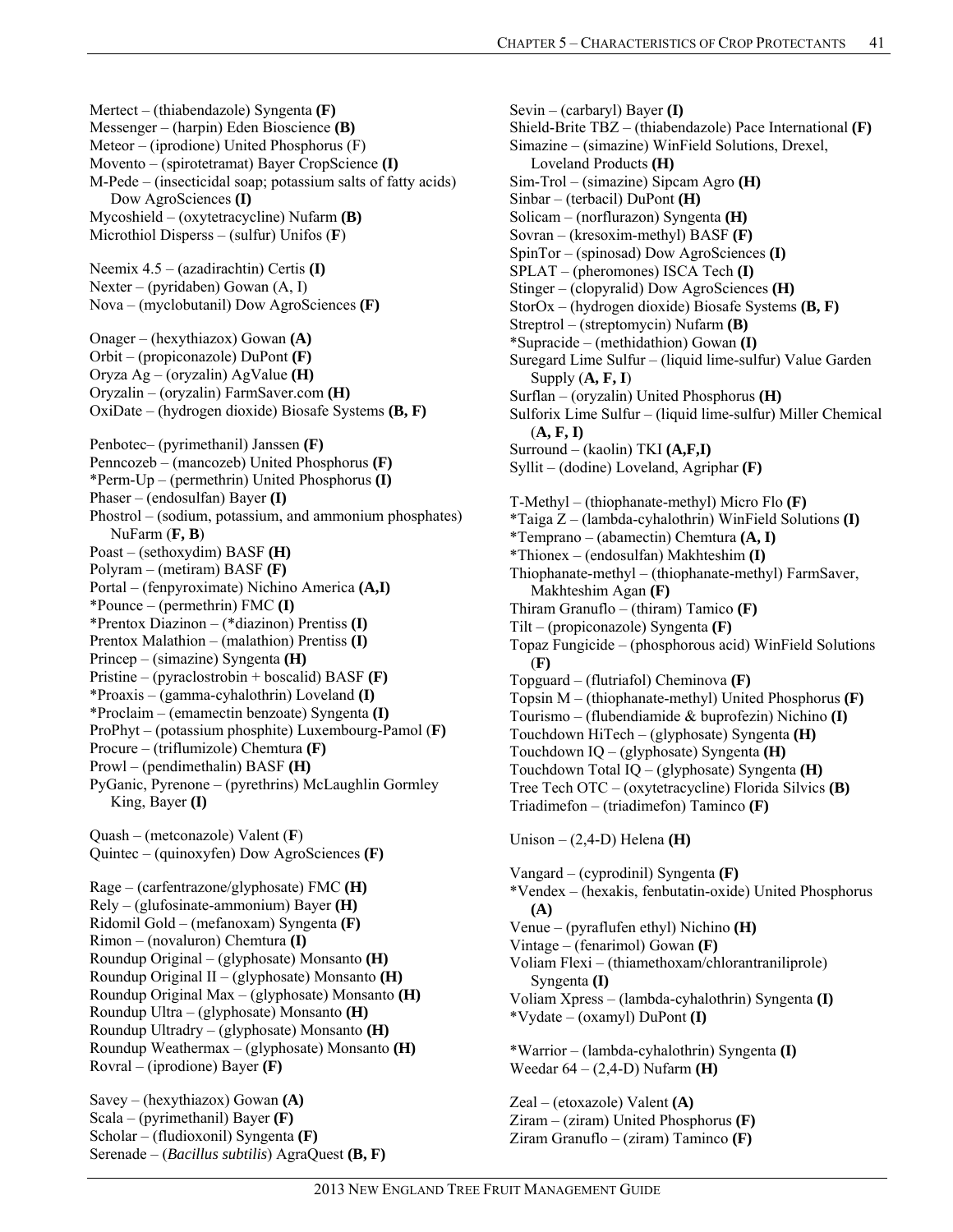# **5.2 Restricted Highly Toxic Pesticides**

2,4-D, some formulations (Unison, Agrisolutions 2,4-D Amine, Weedar 64)

abamectin (\*Agri-Flex, \*Agri-Mek, \*Abba, \*Temprano) azinphos-methyl (\*Guthion)

bifenthrin (\*Bifenture, \*Brigade, \*Fanfare)

carbaryl (\*Sevin 80WS) - "G" restriction chloropicrin (\*Telone C-17) clopyralid (Stinger) cyfluthrin (\*Baythroid, \*Leverage)

emamectin benzoate (\*Proclaim) endosulfan (\*Thionex) esfenvalerate (\*Asana)

fenpropathrin (\*Danitol)

hexakis, fenbutatin-oxide (\*Vendex)

imidacloprid (, \*Leverage)

lambda - cyhalothrin (\*Endigo, \*Lambda-Cy, \*Taiga Z, \*Warrior, \*Voliam Xpress)

methidathion (\*Supracide) methomyl (\*Lannate) methyl bromide

oxamyl (\*Vydate)

paraquat (Gramoxone Inteon) permethrin (\*Ambush, \*Perm-Up \*Pounce) pronamide (\*Kerb)

zinc phosphide

# **5.3 Fungicides**

(For meaning of symbols preceding product names, see abbreviation list at the end of this publication)

Azoxystrobin (Abound) is a locally systemic, strobilurin fungicide labeled on stone fruit for control of brown rot, powdery mildew (rusty spot), and peach scab. It is labeled on apricots, sweet and tart cherry, nectarines, peaches, plums and prunes. Abound is a protectant fungicide and should therefore be applied before infection occurs. Abound, like other strobilurin fungicides, is prone to resistance development. Follow label restrictions for resistance management. Abound can be applied up to the day of harvest.

 **Caution:** Abound is extremely phytotoxic to certain apple varieties. Therefore, **DO NOT** spray Abound where spray drift may reach apple trees; do not spray when conditions favor drift beyond the intended area of application; do not use equipment to spray apple trees that previously has been used to spray Abound.

(§)Bordeaux Mixture is a mixture in water of copper sulfate (bluestone) and hydrated spray lime and is used as a spray on pears and apples for fire blight, on peaches for leaf curl, and on cherries in postharvest sprays for leaf spot. The recommended amount of each ingredient varies from one crop to another and is designated by 3 figures (e.g., Bordeaux 2-6-100). The 1st figure of the Bordeaux formula is the copper sulfate in lb, the 2d is the spray lime in lb, and the 3d is the water in gal. The mixture is prepared by dissolving copper sulfate snow (not fixed copper) in about 1/2 tank of water. Once the copper sulfate is completely dissolved, the spray lime is added slowly with constant agitation, and the tank is filled with water. Bordeaux mixture must be agitated vigorously to prevent settling.

 Bordeaux mixture is generally unsafe to use on fruit crops after the 1/4-inch green stage. However, pears tolerate copper, and it can be used during bloom for fire blight control provided that the disease pressure is only moderate to light. Bordeaux mixture has long residual action and gives good control of leaf spot when applied to sour cherries in a postharvest spray.

 Due to the large volume of spray lime, Bordeaux mixture has many compatibility problems. When used in combination with other pesticides, the labels of the pesticides involved should be read thoroughly.

Captan is formulated and sold as a 50% or 80% dry wettable powder, as an 80% wettable dry granular, as a liquid (4 lb AI/gal), and as dust formulations. Recent formulations may have a 24-hr re-entry: check labels.

 On apples, captan controls apple scab, black rot, white rot, Brooks fruit spot, Botryosphaeria rot, bitter rot, and blossom-end rot. In the control of apple scab, captan used at the rate of 1 lb AI/100 gal of spray gives adequate protection when applied on a 6- to 10-day schedule. Shorter intervals should be used if excessive washing of the spray residue or rapid growth of tissue occurs during a critical period for spore discharge. Captan has limited postinfection activity. Captan is not effective for control of rust diseases and powdery mildew. In wet years or orchards where sooty blotch and fly speck are consistent problems, captan should be tank mixed with Topsin M to improve control of these diseases. Captan used alone is relatively weak against fly speck.

 Captan may cause spotting, yellowing, and dropping of leaves when used at full strength early in the season on Delicious, Baldwin, and Stayman, especially when used in combination with sulfur. Captan can be combined with sulfur to control mildew on most other varieties. Combining captan with dodine or malathion may increase the injury. Captan should not be used with lime, or be applied to alkaline residues. Captan should not be applied within 7-10 days of an oil application. Tank-mixing captan with foliar nutrients or spray adjuvants that enhance penetration may result in phytotoxicity.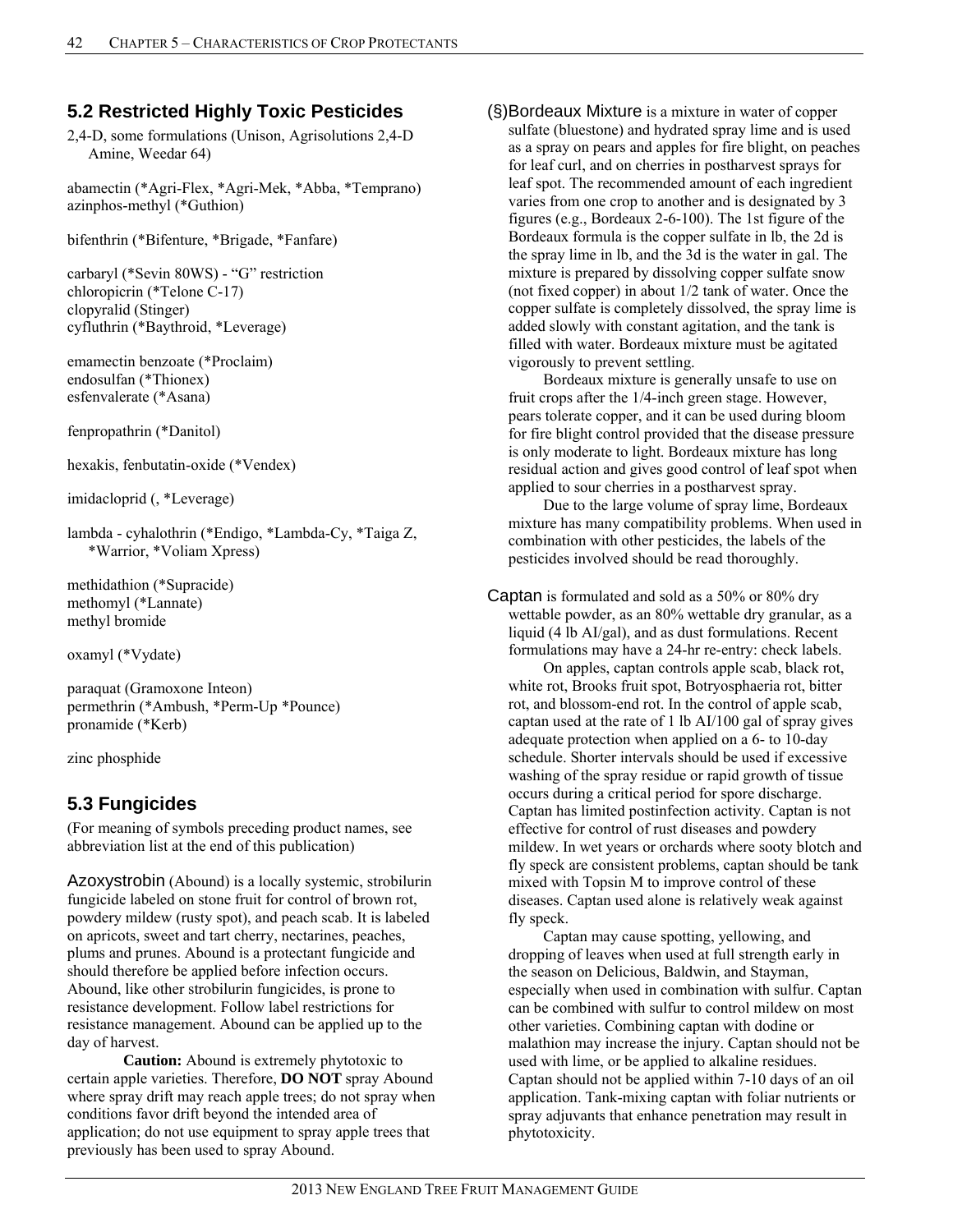Captan also controls brown rot on stone fruits and cherry leaf spot. Leaf injury occurs on certain sweet cherry varieties such as Emperor Francis, Schmidt, and Giant. Leaf and fruit injury is likely to occur on softfleshed plums if captan is used in several continuous sprays before July. On Stanley prune, a "shot-hole" type of injury to the leaves and roughening of the fruit surface may occur with the use of captan in sprays around bloom and shuck split stages. It has caused leaf injury on some varieties of peaches when sprayed on young developing leaves if the spray is preceded by extended periods of cloudy wet weather.

 Captan is also registered for use as a postharvest dip or drench of apples, pears, cherries, and peaches for the control of postharvest rots. If fruit is likely to be exported, review the acceptability and tolerance limits of captan for countries of export destination before postharvest treatments. Check maximum residues allowed at <http://mrldatabase.com>

Chlorothalonil (Bravo, Echo, Applause, Concorde, Equus) is available in a number of different formulations. Chlorothalonil shows good activity against cherry leaf spot, peach leaf curl, brown rot blossom blight, and black knot. However, some of the generic products are not labeled for all of these diseases. Users should pay strict attention to the timing of applications because improper use of this material (after shuck split on some crops) may result in phytotoxicity and unacceptable residue levels. Chlorothalonil is a broad-spectrum fungicide that not at risk for development of fungicide-resistance in pathogens that it controls.

Cyprodinil (Vangard) is an anilinopyrimidine or AP fungicide registered for the control of apple scab and blossom blight on stone fruits (except for sweet cherries). Because it works best at lower temperatures and does not control fruit scab, Vangard is not recommended for use beyond tight cluster. Vangard can provide 48 to 72 hr of postinfection activity against apple scab on leaves. In efficacy trials conducted in Cornell orchards, Vangard was rarely more effective against scab than mancozeb fungicides except in situations where post-infection activity played a role. However, activity may be reduced in orchards with apple scab that is resistant to the SI fungicide group.

Dicloran (Botran) is formulated as a 75% WP or WSB for use on stone fruit. It is labeled for control of brown rot blossom blight on peaches, nectarines, sweet (but not tart) cherry, plums and prunes. It is labeled for control of brown rot fruit rot and Rhizopus rot on apricots, peaches, nectarines, and sweet cherry. Two applications at 18 and 10 days prior to harvest are permitted for control of fruit rot; Botran has a 10-day preharvest interval (PHI). Botran is not compatible with EC formulations.

Difenoconazole + Cyprodinil (Inspire Super) is labeled for use on for diseases of apples, pear, plums, peaches, and apricots and has provided outstanding control of apples scab, powdery mildew, and flyspeck and sooty blotch in research trials. The product comes as a premix. In apples there is a 14 day PHI.

 **Note:** Inspire Super may be able to control SI resistant apple scab in varieties that have reduced susceptibility apple to apple scab (e.g. develop less scab than 'McIntosh') in seasons with low disease pressure. However, this material should not be used specifically to manage SI resistant apple scab.

Dodine (Syllit) is formulated and sold as a 65% wettable powder and as a flowable containing 3.4 lb dodine per gallon. Due to resistance concerns, we no longer recommend the use of dodine alone for apple scab control.

 However, except for orchards with documented dodine-resistant scab, dodine at the lower end of the label rate (Syllit at 1.5 to 2 pt/A) combined with either captan or a mancozeb fungicide may be useful in prebloom sprays where enhanced protectant activity is desired. If the Syllit rate in these combination sprays is raised to 3 pt/A, then dodine can provide excellent presymptom and antisporulant activity against dodinesensitive strains of apple scab. Dodine use should be limited. Regular use of dodine for post-infection suppression of scab will generate selection pressure for dodine-resistant scab populations and therefore is not recommended. Syllit used at less than 3 pt/A is not dependable for suppressing established scab lesions.

 Dodine provides excellent control of cherry leaf spot on both sweet and sour cherry, although dodineresistant cherry leaf spot has been reported in Michigan. Dodine is not effective against brown rot on cherries or against mildew and rust diseases on apples

Fenarimol (Vintage, Rubigan), a sterol-inhibitor or SI fungicide, is formulated as a 1-lb/gal emulsifiable concentrate. It is especially useful in an apple scab control program because of its long (72-96 hr) kickback activity and prolonged presymptom activity. However, it is important to remember that kickback and presymptom activities are strongly dependent on rate; thus, the longer one waits to spray after the start of an infection period, the higher the necessary rate. It has also been shown that a single post-infection spray of Vintage and Rubigan are more effective if followed by a back-to-back application 7-10 days later. Because the material has limited protectant capabilities against apple scab, especially on fruit, it should always be used in combination with a contact fungicide (e.g., captan, mancozeb). Fenarimol is also very active against cedar apple rust and powdery mildew.

 On pears, Vintage and Rubigan are labeled for control of scab, powdery mildew, and rusts. It is more effective against leaf scab infections than it is against fruit scab, so tank-mixing with a protectant fungicide is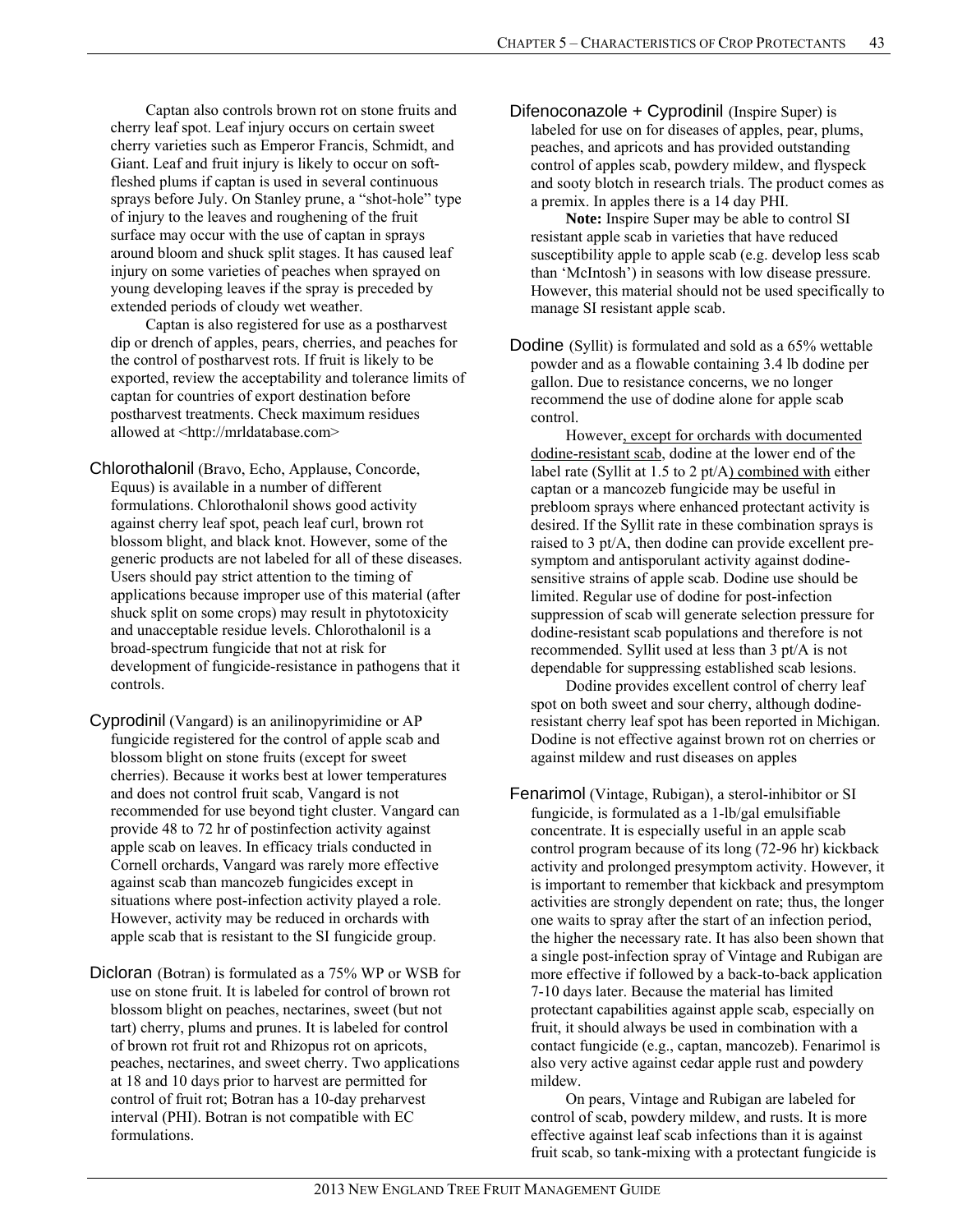recommended. Vintage cannot be used on pears until petal fall (potential for effects on fruit shape if used earlier).

 Vintage and Rubigan are also registered for control of powdery mildew and leaf spot on cherries, against which it is very effective. However, it has little activity against brown rot.

 **Warning:** Fenarimol is no longer effective against apple scab in many New England orchards because the pathogen has developed resistance to the SI fungicide group. It may also fail to control leaf spot on cherries where that pathogen has become resistant to SI fungicides.

Fenbuconazole (Indar) is a sterol inhibitor fungicide labeled for use on stone fruits and apples. Indar has provided outstanding control of brown rot in university trials and commercial orchards, with good residual activity following the last application. Follow label directions for including a spray adjuvant when using Indar to control brown rot on smooth-skinned stone fruits. Indar is also labeled for control of cherry leaf spot and peach scab, and provides moderate control of powdery mildew on sour cherries. For stone fruit, there is a 0-day PHI with respect to residue tolerance, and a 12-hour restricted-entry interval for worker protection. Indar has most recently been approved for use on apples. It has demonstrated outstanding control on apple scab, and is also labeled for control of powdery mildew, rusts, and flyspeck and sooty blotch.

 **Warning:** Indar may fail to control disease where the pathogen populations have become resistant to SI fungicides.

- Fenhexamid (Elevate) is labeled for control of brown rot blossom blight and fruit rot on all stone fruits. University trials in other states have shown that Elevate provides good control of blossom blight but is less effective than SI fungicides for controlling the fruit rot phase of brown rot.
- Ferbam (Ferbam Granuflo) is a contact carbamate fungicide in the same chemical family as thiram and ziram, but it is not an EBDC fungicide. It is very effective against rust diseases of apple and moderately effective as a protectant against apple scab. It also is effective against Brooks fruit spot, frog-eye (black rot) leaf spot, sooty blotch, fly speck, pear scab, and pear leaf and fruit spots. It is recommended for use in combination with sulfur for control of brown rot and leaf spot on sour cherries under light to moderate disease pressure conditions. Ferbam also is very effective as a dormant spray on peaches for control of peach leaf curl.

 Although ferbam is safe on apple foliage, it may cause enlargement of fruit lenticels in certain seasons and causes severe russeting on Golden Delicious. It is undesirable in late-season sprays because of its unsightly residues.

 Ferbam is compatible with most commonly used pesticides. It should not be used with lime.

- (§)Fixed Copper is a term that refers to several relatively insoluble forms of copper that are safer for fruit crops than basic copper sulfate and more convenient to use than Bordeaux mixture. The fixed copper compounds are sold under many trade names but fall into 4 basic types: copper oxychloride and copper sulfate (e.g., C-O-C-S WDG); copper hydroxide (e.g., Kocide 3000, Kocide 2000, Champ Formula 2); complexed forms of basic copper sulfate (e.g., Cuprofix Ultra Disperss). Dust preparations (e.g., C-O-C-S Copodust) are also available. All copper fungicides work by releasing free copper ions, so activity (and potential phytotoxicity) is usually related to the amount of actual metallic copper that is applied to the crop. Copper compounds acceptable for organic production have changed regularly in recent years, be sure to check with your certifying agency before applying copper materials in organic orchards.
- Fludioxonil (Scholar) is a non-systemic fungicide registered for postharvest uses on stone fruits and pome fruits. Scholar is the only fruit fungicide in the new phenylypyrrole class of chemistry and it therefore is effective against fungi that have developed resistance to benzimidazole and other fungicide groups. Scholar applied after harvest is effective against brown rot (Monilinia species), Botrytis cinerea, Rhizopus stolonifer, and Gilbertella persicaria, and Penicillium species. Scholar can be applied as a dip or drench, as line spray, or mixed in fruit waxes. For fruit destined for export, check with importers to be certain that the importing country has an established tolerance (MRL) for fludioxonil before treating fruit (see http://mrldatabase.com).
- Fluopyram + Trifloxystrobin (Luna Sensation) is labeled for apples and cherries to control several diseases including apple scab, powdery mildew, cherry leaf spot, brown rot blossom blight and fruit rot and various post-harvest rots. It is premixed and contains a succinate dehydrogenase inhibitor (SDHI) (Group 7) plus a strobilurin (Group 11) fungicide. It has both preventative, systemic, and curative properties. Even though Luna Sensation is a premix of two fungicide modes of action, both are at risk of fungicide resistance development. To limit resistance development, make no more than two seqential applications of Fontelis, tank mix with an EBDC or captan, and rotate with other non-SDHI and other non-strobilurin fungicides. Do not apply where spray drift may reach Concord grapes as spray injury may occur..
- Fluopyram  $+$  Pyrimethanil (Luna Tranquility) is a fungicide labeled for apples to control scab and powdery mildew. It is premixed and contains a succinate dehydrogenase inhibitor (SDHI) (Group 7) and an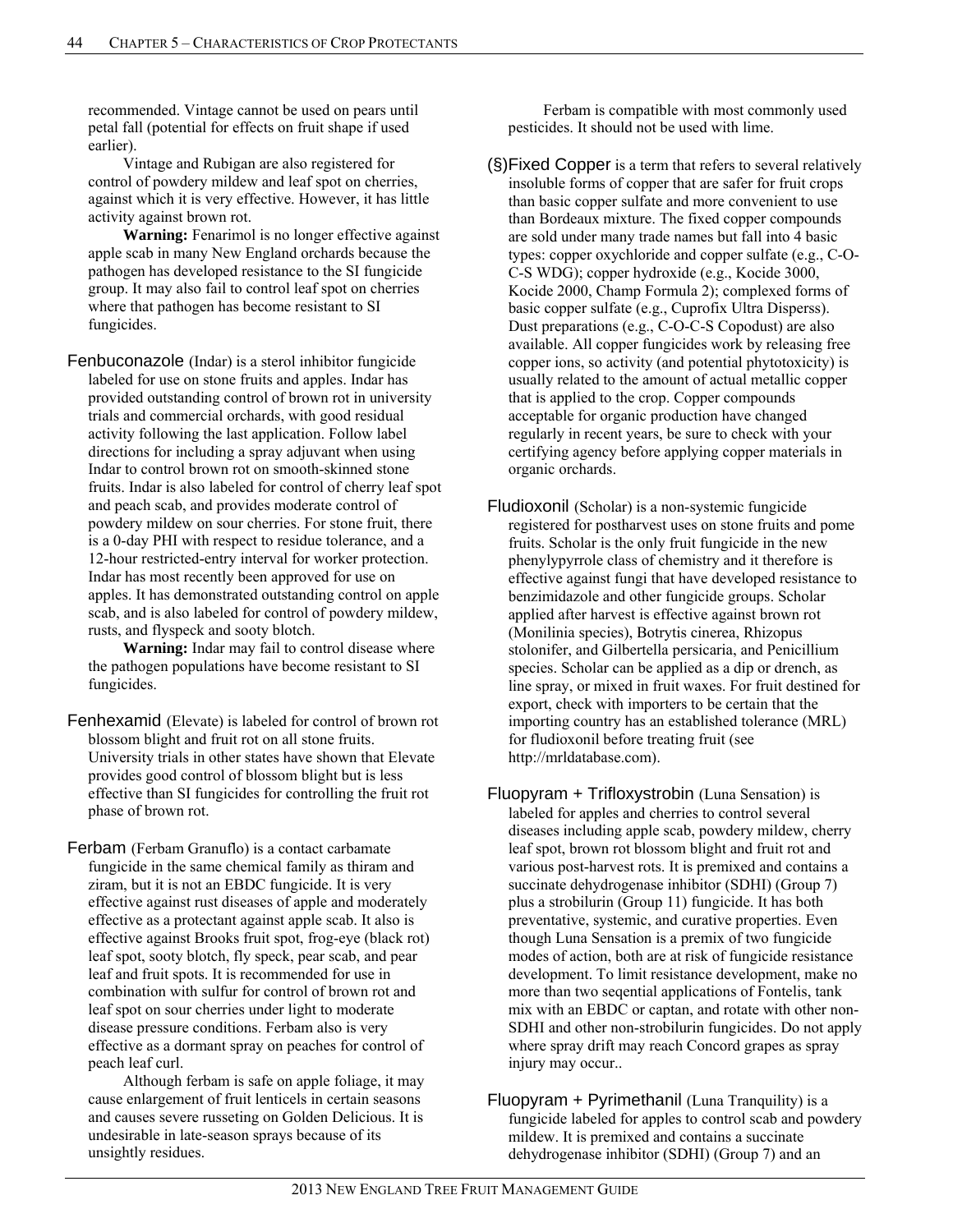anilinopyrimidines (Group 9). It can be used where strobilurin resistant scab is suspected. However, the Even though Luna Tranquility is a premix of two fungicide modes of action, both are at risk of fungicide resistance development. To limit resistance development, make no more than two seqential applications of Fontelis, tank mix with an EBDC or captan, and rotate with other non-SDHI and other nonstrobilurin fungicides. Also it has a 72 day pre-harvest interval.

Flutriafol (Topguard) is a member of the triazole group of sterol inhibitor fungicides. It is exceptionally effective against powdery mildew, cedar apple rust, and scab on apples. Fruit scab control is usually improved by tankmixing with a contact fungicide (captan, mancozeb).

 **Warning:** Topguard may not effective against apple scab in many New England orchards where the pathogen has developed resistance to the SI fungicide group. The inclusion of a contact fungicide (captan, mancozeb) will help this fungicide over come an apple scab population with practical resistance to SI fungicides. Against a powerdery midew susceptible cultivar (e.g. 'Jonagold'), this fungicide would perform well. Topguard also may fail to control other diseases where the pathogen populations have become resistant to SI fungicides.

- Fluxapyroxad + Pyraclostrobin (Merivon) is premixed combination of two fungicides, a succinate dehydrogenase inhibitor (SDHI; Group 7) and a strobilurin (QoI; Group 11) . Merivon is registered on apple, pear, sweet and tart cherry, peach, nectarine, apricot, plum, and prune. Merivon has activity against apple scab and powdery mildew on apple and cherry leaf spot, American brown rot, and powdery mildew of sweet and tart cherry. Even though Merivon is a premix of two fungicide modes of action, both are at risk of fungicide resistance development. To limit resistance development, make no more than two seqential applications of Fontelis, tank mix with an EBDC or captan, and rotate with other non-SDHI and other nonstrobilurin fungicides.
- Fosetyl-Al (Aliette) is registered for control of Phytophthora collar rot on bearing and non-bearing apples and for control of the bacterial disease, blister spot, on bearing apples. It is also labeled for control of fire blight but this use is not recommended. Aliette should not be tank mixed with copper compounds. If applied prior to or after the application of copper, the pH of Aliette should be raised to 6.0 or above with an alkaline buffer such as Potassium Carbonate (3 lbs of Potassium Carbonate to 5 lbs of Aliette WDG) or DiAmmonium Phosphate (1:1 ratio). Mixing of Aliette WDG with surfactants, foliar fertilizers or adjuvants that enhance pesticide penetration may cause phytotoxicity.

Iprodione (Rovral, Iprodione, Meteor) is highly effective for control of brown rot blossom blight on stone fruits (Group 2 fungicide). It is especially effective at inhibiting spore production by the brown rot fungus, and therefore is particularly recommended in wet years conducive to rapid disease buildup. This material has 24- to 48-hr post-infection activity against blossom blight infections. Iprodione cannot be applied after petal fall.

Kresoxim-Methyl (Sovran) is a strobilurin fungicide. Like the other strobilurin fungicides (e.g., Abound, Flint), Sovran is an excellent protectant, and will be most reliable when used in this manner. Sovran has some kickback activity against apple scab, but it is not as effective in this mode as the sterol inhibitors once were. However, Sovran reduces spore production from the lesions that are present when the fungicide is applied. Sovran provides good control of powdery mildew, but it is only moderately effective against cedar apple rust and weak against quince rust. Sovran provides excellent control of sooty blotch and flyspeck. Sovran provides good to very good control of black rot and fair control of bitter rot.

 **Caution:** Sovran causes moderate to severe phytotoxicity (leaf burning) on several sweet cherry varieties. The most sensitive varieties are: Somerset, Sweetheart, Valera, Van, and Vandalay; these varieties might also be injured by spray drift containing Sovran. Minor to moderate injury occurs on Cavalier, Coral Champagne, Emperor Francis, Royalton, Schmidt, Summit, and Viva; there is less danger of injury due to spray drift on these varieties. Many other sweet and sour cherry varieties (including Bing, Brooks, Cashmere, Gold, Hardy Giant, Hart-land, Hedelfingen, Hudson, Kristin, Lapins, Lambert, Montmorency, Napoleon, Nelson Black Sweet, Rainier, Royal Ann, Sam, Stark Crimson, Stella, Sue, Tehranivee, Tulare, Ulster, Vega, Vic, Viscount, and Windsor) showed no injury when sprayed directly with high labeled rates. The Sovran manufacturer recommends: (i) Do not apply Sovran near or allow drift onto cherries in the highly sensitive group (Somerset, etc.); and (ii) thoroughly rinse spray equipment (tanks, hoses, nozzles) after spraying Sovran and before using this equipment on sensitive cherry varieties.

Mancozeb (Dithane, \*Manzate, Penncozeb) is formulated for use on apples and pears as a 4 lb/gal liquid, a 75% active dry flowable and as an 80% active wettable powder. It is a broad spectrum protectant fungicide with good residual properties, providing excellent control of apple and pear scab, rust diseases, summer diseases (sooty blotch, fly speck, and bitter rot), and Fabraea leaf spot. Label changes effective in 1992 allow low-rate uses up to 77 days before harvest, whereas high rate applications are not allowed after bloom.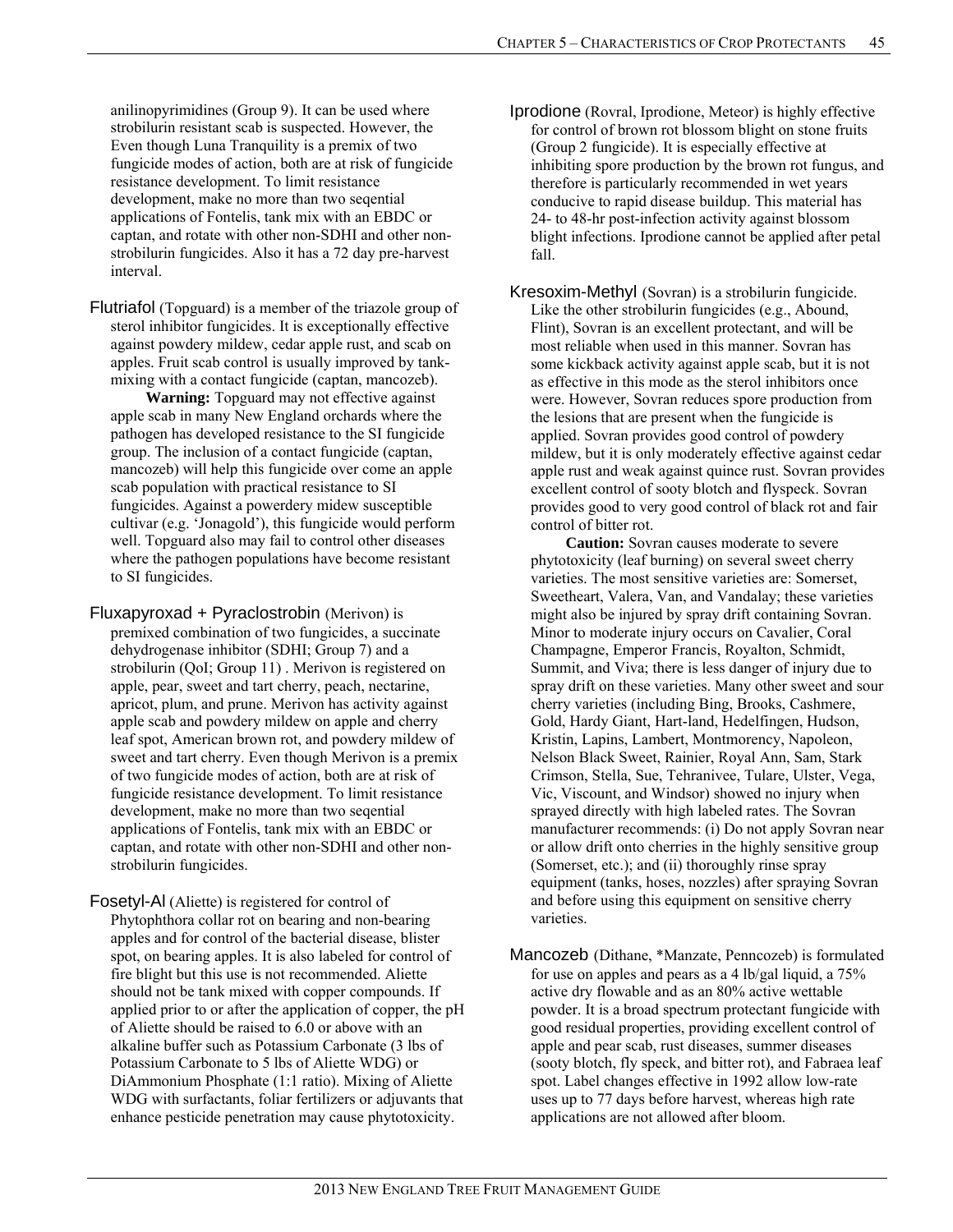Mefanoxam (Ridomil Gold) is a systemic fungicide highly specific in its activity against a particular group of fungi. Important tree fruit crop diseases caused by these fungi are limited to root and crown rots caused by species of *Pythium* and *Phytophthora*.

 The 4EC formulation of Ridomil Gold is labeled for use on bearing apple and stone fruit trees for the control of Phytophthora root and crown rots (collar rot). Although Ridomil is highly effective for preventing crown rot infections, it is usually ineffective for curing trees that are declining from this disease.

Metconazole (Quash) is a sterol inhibitor fungicide labeled for control of brown rot on apricots, cherries, nectarines, peaches, and plums. It is also labeled for cherry leaf spot, powdery mildew, and peach scab. Orbit has a 14-day PHI and a 12-hour restricted-entry interval for worker protection.

 **Warning:** Quash may fail to control disease where the pathogen populations have become resistant to SI fungicides

Metiram (Polyram) is formulated as an 80% active dry flowable labeled for use on apples but not pears. It is an ethylenebisdithiocarbamate (EBDC) fungicide similar to mancozeb in chemistry and activity. Label changes effective in 1992 impose use limits similar to those for mancozeb.

Myclobutanil (Rally) is a member of the triazole group of sterol inhibitor fungicides. It is very active against powdery mildew, cedar apple rust, and scab on apples. Like the other sterol inhibitors, Rally is particularly active against apple scab in the kickback and presymptom modes. Fruit scab control is usually improved by tank-mixing with a contact fungicide (captan, mancozeb). It is also registered and very effective for control of brown rot blossom blight and powdery mildew on some stone fruits (cherries, peaches, and nectarines), and for control of cherry leaf spot. It is neither registered nor effective for control of fruit brown rot.

 **Warning:** Rally is no longer effective against apple scab in some New England orchards where the pathogen has developed resistance to the SI fungicide group. The inclusion of a contact fungicide (captan, mancozeb) will help this fungicide over come an apple scab population with practical resistance to SI fungicides. Against a powerdery midew susceptible cultivar (e.g. 'Jonagold'), this fungicide would perform well. Rally may fail to control other diseases where the pathogen populations have become resistant to SI fungicides.

Penthiopyrad (Fontelis) is a succinate dehydrogenase inhibitor (SDHI) fungicide (Group 7) labeled for pome and stone fruit to control scab, Botrytis, powdery mildew and brown rot. Fontelis is rainfast within 1 hour of application. To limit the potential for resistance

develop- ment, make no more than 2 sequential applications of Fontelis, tank mix with a broad-spectrum protectant such as an EBDC or Captan, and rotate with other non-SDHI fungicides. Fontelis has a 12-hr REI; a 28-day PHI for apple and pear, and a 0-day PHI for stone fruits.

Propiconazole (Tilt, Bumper) is a sterol inhibitor fungicide labeled for control of brown rot on apricots, cherries, nectarines, peaches, and plums. (Do not use on Stanley plums.) It is also labeled for cherry leaf spot. Tilt and Bumper have a 0-day PHI and a 12-hour restricted-entry interval for worker protection.

 **Warning:** Propiconazole may fail to control disease where the pathogen populations have become resistant to SI fungicides.

Pyraclostrobin (Cabrio) is a fungicide that is registered for use on apples. Pyraclostrobin is in the strobilurin fungicide group with activity similar to that of Flint and Sovran. Cabrio controls apple scab and powdery mildew. It may be applied up to 4 times per season on apples, but may not be applied more than two times in a row without rotating to non-group 11 fungicide.

Pyraclostrobin + Boscalid (Pristine) is a fungicide that is registered for use on both pome fruits and stone fruits. Pyraclostrobin is in the strobilurin fungicide group with activity similar to that of Flint and Sovran whereas boscalid is a carboximide fungicide with good activity against Botrytis diseases and brown rot. Pristine controls a broad range of diseases including brown rot, peach scab, powdery mildew, cherry leaf spot, black rot, white rot, bitter rot, fly speck, sooty blotch, and fruit decays caused by Botrytis and Penicillium. It may be applied up to 5 times per season on stone fruits and 4 times per season on pome fruits. It has a 0-day PHI. Pristine may prove useful for managing SI fungicide resistance in brown rot and cherry leaf spot if used in alternations with SI fungicides. Pristine provides excellent control of summer diseases on apples. Note that the label prohibits rates of less than 14.5 oz/A on pome fruits.

Pyrimethanil (Penbotec, Scala) is a anilinopyrimidine fungicide (same class as Vangard) that is registered as Penbotec for postharvest use on pome fruits and as Scala for control of scab on pome fruits and brown rot blossom blight, scab, and shot hole on all stone fruits except cherries. Penbotec is very effective for controlling postharvest decays caused by *Penicillium expansum* and *Botrytis cinerea*. It can be applied as a dip or drench, as line spray, or mixed in fruit waxes. Scala has activity similar to that of Vangard (cyprodinil): it is most effective under cool conditions and has up to 48 to 72 hr of postinfection activity against apple scab. In trials in the Hudson Valley, it provided scab control similar to mancozeb when used in a protectant timing, but it was superior to mancozeb in a trial where short-term postinfection activity (<72 hr)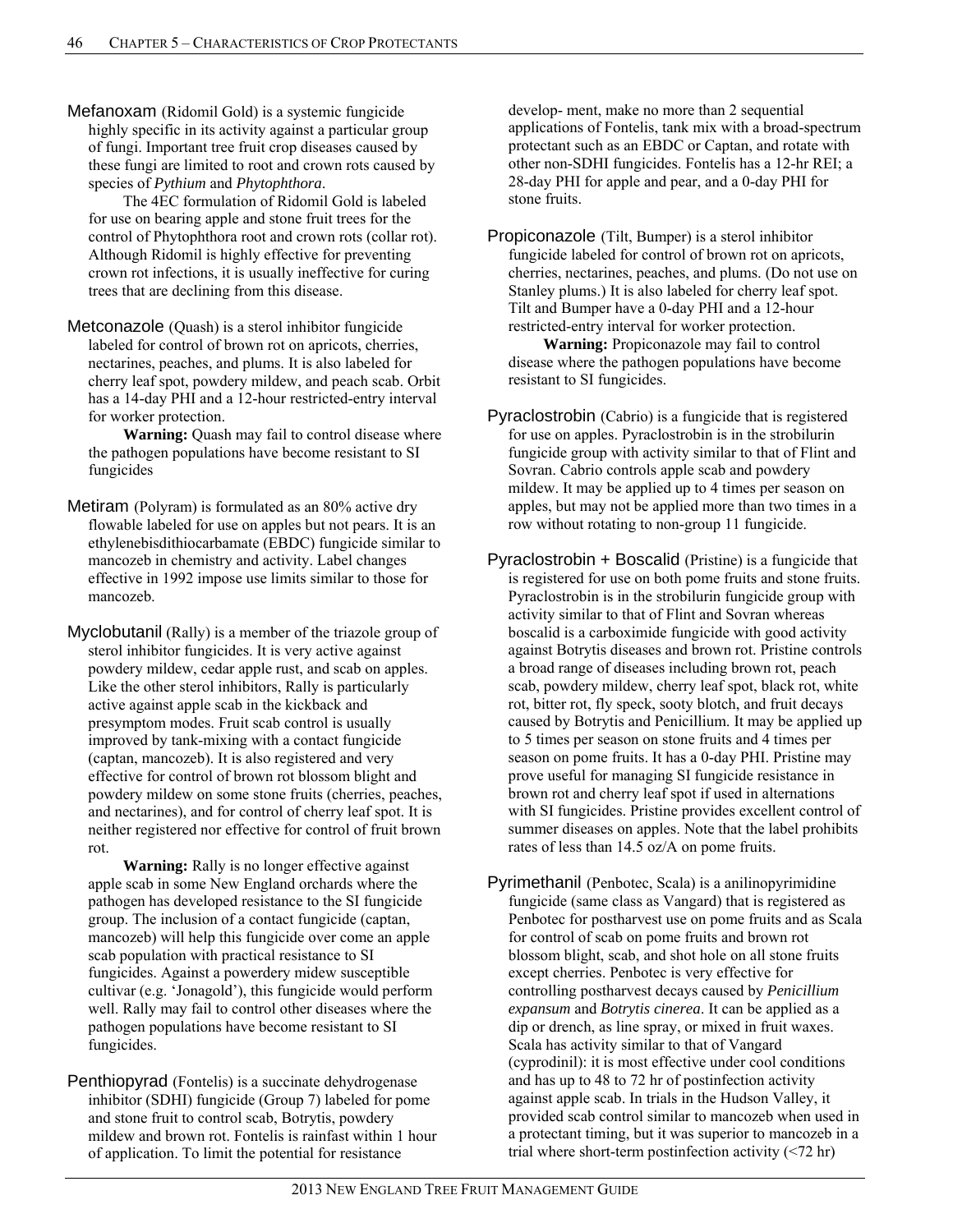was crucial. However, activity may be reduced in orchards with apple scab that is resistant to the SI fungicide group.

- Quinoxyfen (Quintec) is a fungicide that inhbits signal transduction mechanisms in powdery mildew fungi. It is labeled for grapes, strawberries, hops, and cherries for control of powdery mildew. It provides protectant activity, but no post-infection activity. It does have vapor redistribution and re-adsorption into adjacent plant tissues. Quintec has a 7-day PHI and a 12-hour restricted-entry interval for worker protection.
- (§)Sulfur. The most commonly used and acceptable form of sulfur is the wettable form. Wettable sulfurs are finely divided elemental sulfur particles with a wetting agent added so that the sulfur can be mixed with water and remain in suspension while being applied. The wettable sulfurs are most readily available as dry, wettable powder containing 90% sulfur, and as fused bentonite sulfur containing 30% or 81% sulfur, depending on the brand used. Against apple scab, the sulfur products are effective in a protective schedule only.

 Dry wettable sulfur is used at a rate of 5 lb AI/100 gal in early-season sprays in a protective program. It can be used through bloom without substantially reducing set. Fruit russeting and reduction in yield may result if it is used under high-temperature conditions such as those that occur during postbloom sprays.

 Sulfur is effective against powdery mildew of apple when used at 2 to 3 lb AI/100 gal. It is also somewhat effective against cherry mildew. Sulfur is used on stone fruits to control brown rot, but is not as effective as captan or the newer brown rot fungicides. It is moderately effective against cherry leaf spot, but not effective against Rhizopus rot.

 Flowable sulfur products are also available. They have the advantage over wettable sulfur in that they are effective at lower rates and have better retention capabilities.

 Check with your local organic certifier to confirm the acceptability of specific materials before using them in organbic orchards.

Tebuconazole (Elite, Tebuzol, Adament) is a sterolinhibitor fungicide that is registered for and provides excellent control of brown rot on cherry, peach, and nectarine, especially when used at the higher label rates. Tebuzol is also labeled for pome fruit. It also provides control of leaf spot and powdery mildew of cherry. It has a 0-day preharvest interval on these crops and a 12 hour reentry interval.

 **Warning:** Elite and Tebuzol may fail to control disease where the pathogen populations have become resistant to SI fungicides.

Thiabendazole (Mertect 340-F, Shield-Brite TBZ) is registered as a flowable formulation for control of

storage rots of apples and pears. Thiabendazole (TBZ) is active against *Penicillium* and *Botrytis* (blue mold and gray mold), but will not control rots caused by Alternaria and Rhizopus. Dip, drench, or spray the harvested fruit with a suspension of 16 fl oz of the flowable formulation in 100 gal of water. TBZ is compatible with DPA, but not with ethoxyquin. Strains of fungi resistant to TBZ are present in most apple storages and may compromise the performance of this fungicide. Combinations with captan can improve activity against TBZ-resistant strains of *Penicillium*.

- Thiophanate-Methyl (Topsin M, Thiophanate-Methyl, T-methyl) is formulated as a 70% or 85% wettable and a 4.5-lb/gal flowable and is registered for control of diseases of stone fruits, apples, and pears. Topsin M is a benzimidazole fungicide in the same chemical group as benomyl and thiabendazole. Many fruit pathogens have developed resistance to benzimidazole fungicides, but Topsin M is still effective for controlling flyspeck, sooty blotch, black rot, and white rot on apples in New England orchards. Do not tank mix thiophanate-methyl with copper-containing materials or with highly alkaline pesticides such as Bordeaux mixture or lime sulfur. The maximum annual use-rates listed on the labels limit the number of applications can be used to control summer diseases on apples.
- Thiram (Thiram Granuflo) is a contact carbamate fungicide in the same chemical family as ferbam and ziram, but it is not an EBDC fungicide. It is a moderately effective fungicide for brown rot, peach leaf curl, and peach scab, but is weaker than captan. Thiram Granuflo is no longer labeled for use on apples. Thiram is sometimes used for its activity as a deer and rabbit repellent.
- Triadimefon (Bayleton, Triadimefon) is formulated as a 50% dry flowable. This material is effective against apple (but not cherry) powdery mildew and apple rust diseases. It has little activity against scab or other apple diseases.
- Trifloxystrobin (Flint, Gem) is a strobilurin fungicide. Like Sovran, Flint is an excellent protectant and should be used in this manner. Flint provides good control of apple scab and powdery mildew but is only moderately effective against cedar apple rust and is weak against quince rust. Flint also provides excellent control of sooty blotch and flyspeck and good control of black rot bitter rot. Gem is the formulation registered for control of stone fruit diseases such as cherry leaf spot, scab, and mildew on stone fruits
- Trifloxystrobin + Tebuconazole (Adament) is a new fungicide that is registered for use on both pome fruits and stone fruits. Trifloxystrobin is in the strobilurin fungicide group and is the same active ingredient in Flint, whereas tebuconazole is a sterol-inhibitor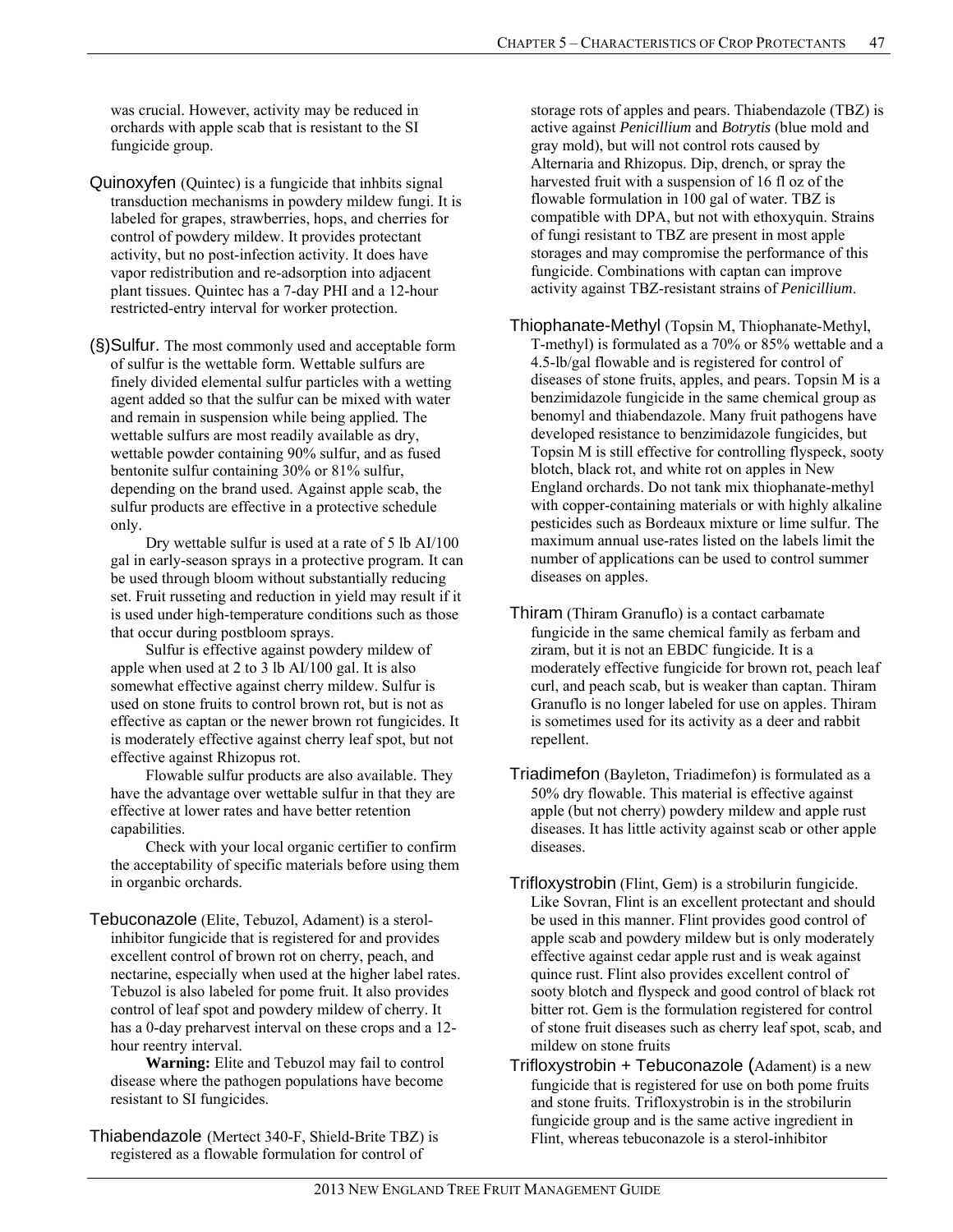fungicide with good control against brown rot. Adament can control against apple scab, and is also labeled for control of powdery mildew, cedar apple rust, flyspeck and sooty blotch, and white and bitter rot. Adament can also control of brown rot blossom blight and fruit rot in stone fruit and is also labeled for controlling jacket rot, mildew, anthracnose, cherry leaf spot, along with several other diseases on stone fruit. To limit resistance development, Adament or another fungicide from FRAC groups 11 or 3 should not be applied for more than two consecutive applications.

Triflumizole (\*Procure) is a sterol inhibitor fungicide with activities, strengths, and weaknesses similar to those of Vintage and Rally. Procure provides very good to excellent control of apple scab, powdery mildew and cedar apple rust. It is labeled for control of scab and mildew on pears and for brown rot, mildew, and leaf spot control on sweet and tart cherries.

 **Warning:** Procure is no longer effective against apple scab in many New England orchards because the pathogen has developed resistance to the SI fungicide group. Procure may fail to control other disease where the pathogen populations have become resistant to SI fungicides.

Ziram (Ziram) is a contact carbamate fungicide in the same chemical family as ferbam and thiram, but it is not an EBDC fungicide. It is used most effectively as a summer cover spray for apples, where it provides good control of sooty blotch and fly speck, but only marginal control of rots (black, white, and bitter). It is not as effective against scab as either captan or the EBDC fungicides, but will provide acceptable control of secondary scab under low to moderate pressure. It is compatible with oil. Ziram is also labeled for control of scab and Fabraea leaf spot on pears. It has a 14-day PHI on both crops, and a 48-hour restricted-entry interval.

# **5.4 Bactericides**

(§)Streptomycin (Agrimycin, Firewall, Streptrol, Streptomycin) is a bactericide used for control of blister spot on 'Crispin' apples and fire blight of apples and pears. It is formulated as streptomycin sulfate in a 17% wettable powder form. Streptomycin is commonly used in bloom at the rate of 1/2 lb/100 gal for fire blight control, but can be used at 1/4 lb/100 gal in combination with 1 pt of Regulaid/100 gal dilute spray. It can be applied to pears until 30 days before harvest and to apples until 50 days before harvest. However, summer sprays of streptomycin are NOT recommended, except following a hailstorm.

Tests of streptomycin applied during bloom at a constant amount in different volumes of water indicated that control of fire blight was reduced at concentrations in excess of 6X. Thus, concentration of streptomycin sprays greater than 6X is specifically not recommended.

Resistance to streptomycin is widespread among populations of the blister spot bacterium. Resistance is also widespread among populations of the fire blight bacterium in Pacific Coast and Midwest production districts, and has recently been detected in several NY counties. Indiscriminate use of this material during summer covers or for shoot blight control will hasten the further development of resistance.

Streptomycin use in organic orchards is currently allowed for fire blight management only. This use is scheduled to end in 2014, after which streptomycin will be restricted from use in organic production.

(§)Oxytetracycline (Mycoshield, Fireline, & Tree Tech OTC), another antibiotic, is registered for foliar use on peaches and nectarines to control bacterial spot. It is also resigsterd on peach for microinjection to manage peach X-disease. It is also registered for control of fire blight on pear, but is not as effective as streptomycin.

Oxytetracycline use in organic orchards is only allowed for management of fire blight in apples and pears. This use is scheduled to end in 2014, after which oxytetracycline will be restricted from use in organic production.

# **5.5 Other Materials**

Apogee (Prohexadione calcium) is a plant growth regulator that reduces shoot growth. It acts by inhibiting the biosynthesis of gibberellin, the plant hormone that regulates cell elongation. Apogee will reduce the severity of fire blight shoot infection if applied 10–14 days in advance of infections. It is not active against blossom blight and does not provide protection against rootstock infection. Apogee does not have direct antibiotic activity against the fire blight bacteria, rather it decreases host susceptibility. For maximum reduction in fire blight susceptibility, Apogee should be applied early in the growing season (when shoots are 1 to 3 inches long) and reapplied 14– 21 days later to prevent vigorous shoot growth. Do not tank mix Apogee with calcium sprays because calcium will reduce the effectiveness of Apogee. One pound of ammonium sulfate may be added for each pound of Apogee if the water source for spray applications contains high levels of calcium carbonate (hard water). Use a standard adjuvant/non-ionic surfactant.

### §Bloomtime Biological (*Pantoea agglomerans*

strain *E325*) is a biopesticide labeled for control of the blossom blight phase of fire blight. Bloomtime Biological is a wettable powder formulation of the bacterium *Pantoea agglomerans* strain *E325*. The bacterium acts by colonizing susceptible blossom tissues and using up available nutrients in an effort to prevent colonization of fire blight bacteria (*Erwinia amylovora*). This competitive inhibition will, in theory, prevent the buildup of *Erwinia amylovora* numbers, and in turn, prevent blossom infections. Bloomtime Biological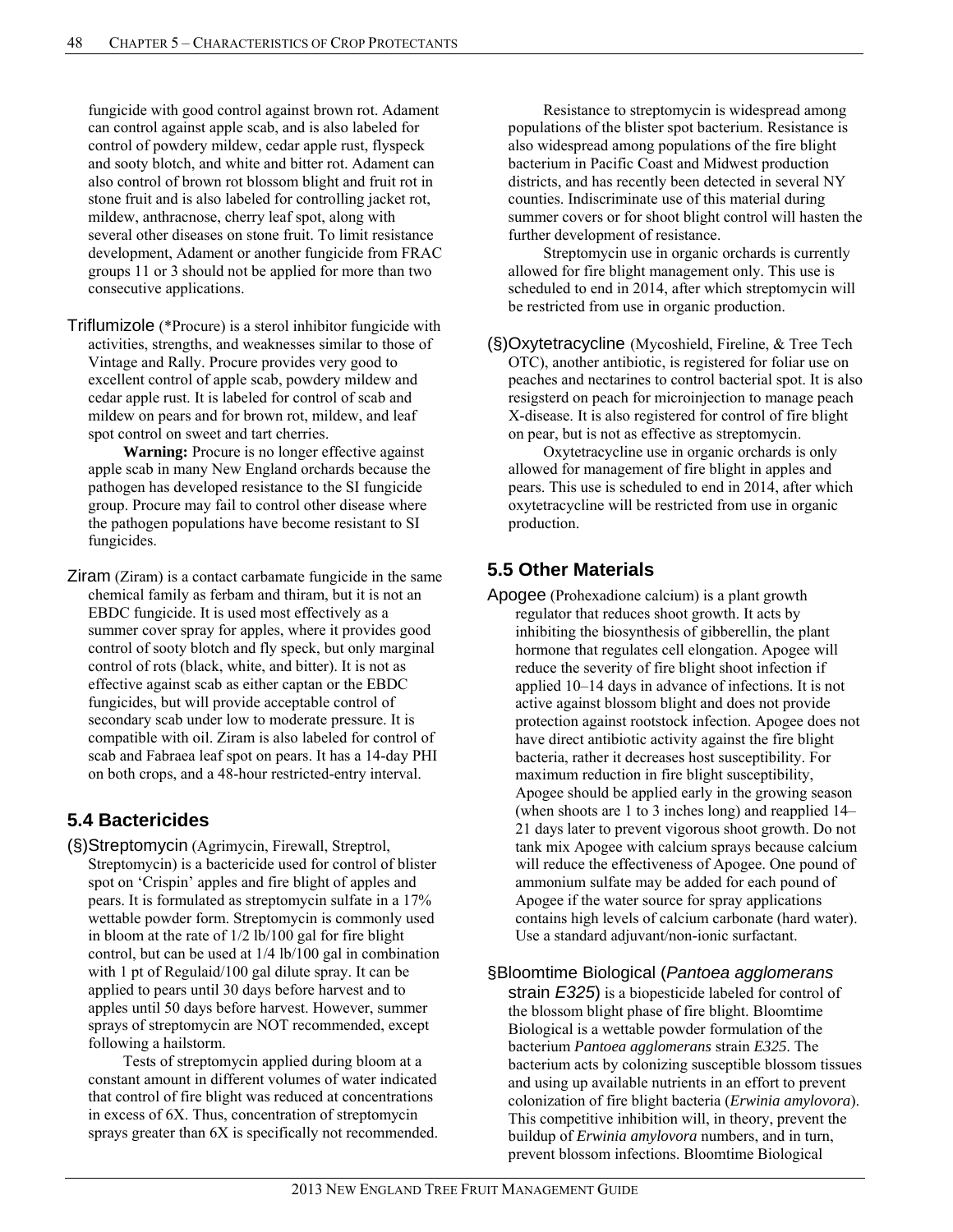provides only partial control of fire blight in commercial orchards in New York. When used appropriately, studies conducted in NY indicate that Bloomtime Biological can provide up 50% compared to streptomycin under commercial conditions. Bloomtime Biological should be applied as a preventive and should not be applied after fruit set.

§Hydrogen Dioxide (StorOx, OxiDate) works like hydrogen peroxide and kills fungi and bacteria via surface contact with the organism. OxiDate is labeled for control of diseases in the field whereas StorOx is labeled for use as a surface disinfectant and as an antimicrobial for hydro coolers and water flumes. Hydrogen dioxide does not have residual activity, nor will it control fungi or bacteria that have already penetrated host tissue. Thus, it must be applied after pathogens have been deposited on plant surfaces but before they can initiate infections. Field applications to apples are not recommended because OxiDate can cause severe fruit russetting under certain conditions. Controlled inoculation trials indicate no significant effect of OxiDate on fire blight infection of apple.

Phosphorous Acid (Fosphite, Topaz Fungicide, Agri-Fos, Fungi-Phite) and Phosphites (Phostrol, ProPhyt) can be viewed as generic forms of Aliette and are labeled on tree fruits primarily for control of root and crown rot diseases caused by Phytophthora species. However, some products are also labeled for suppression of fire blight and/or blister spot. Experience in NY suggests they do not provide reliable suppression of fire blight when applied during bloom, but they can be very useful as part of a program for controlling blister spot. Although these products are being tested for controlling other diseases of tree fruits, there is not yet sufficient data to support labels for other diseases. As with Aliette, using these products with or soon after copper fungicides can cause copper phytotoxicity.

§Serenade (*Bacillus subtilis*) is a biofungicide labeled for control of fire blight, apple scab and powdery mildew. Serenade is a wettable powder formulation of the bacterium *Bacillus subtilis*, a common soil resident. The bacterium acts by releasing cell contents during growth in order to eliminate or reduce competitors in its immediate environment. Serenade is relatively ineffective for controlling fungal diseases under the climatic conditions that exist in New England. When used alone, Serenade provides only partial control of fire blight. In alternation with streptomycin, it sometimes provides control approaching that of a full streptomycin program. Serenade should be applied as a preventive and can be applied up to and including the day of harvest.

# **5.6 Insecticides**

The insecticides and acaricides used to control fruit pests can be divided into several categories according to their chemical composition, mode of action, persistence, and

other properties. To plan and carry out an effective spray program, it is important to understand these characteristics. A simplified classification of most of the insecticides and acaricides recommended in this bulletin is given, along with some of their general properties and uses.

### **Notes on Materials**

The hazard of a material poisoning honey bees is given as follows: High  $=$  hazardous to bees at any time; 1 day to 2 wk residual toxicity. Moderate = not hazardous if applied in either evening or early morning when bees are not foraging, except during periods of high temperature; 3 hr to 1 day residual toxicity. Low = not hazardous to bees at any time; 1 hr to 1 day residual toxicity.

# 5.6.1 Organophosphates

Most organophosphate insecticides are highly toxic to warm-blooded animals when inhaled, swallowed, or absorbed through the skin. Persons handling or applying these materials should take every precaution for their own safety and for that of others. Although the organophosphates in general are less persistent than the chlorinated hydrocarbons, their toxicity often prohibits their use close to harvest (see following materials). Organophosphates are contact insecticides as well as stomach poisons. Therefore, they are useful for a quick kill of all insect forms present at the time of application, as well as for reasonable residual protection. When used alone or in combination with other materials, some organophosphates cause phytotoxicity on fruit varieties. Check this bulletin under the pest, the crop, and the product for more details about this situation.

- Chlorpyrifos Lorsban 4E and Lorsban Advanced formulations are registered for control of San Jose scale during the dormant/delayed dormant period on apples, pears, peaches, cherries and plums. Application during this period will also control rosy apple aphid. This material can be used alone or in combination with oil. It is also registered for use on peaches, nectarines and cherries to control peachtree borers and in apples as a postbloom trunk spray to control a variety of borers. A 75 WG (water dispersible granule) formulation is available for all tree fruits except apricots, and exhibits better efficacy, rainfastness, and fewer phytotoxicity problems than the 4E formulation. This label also lists trunk sprays for many borer species in apple. All three formulations can also be used in tart cherries to control borers, as well as other pests including leafrollers, plant bugs, and scales. The material has a high bee-poisoning hazard. On apples, only one application of any chlorpyrifos containing product can be made per year.
- \*Diazinon has caused russeting or related finish problems on R.I. Greening, Golden Delicious, and Baldwin. No injury has been reported on McIntosh or closely related varieties. Observations on other varieties are limited. The material should not be used in combination with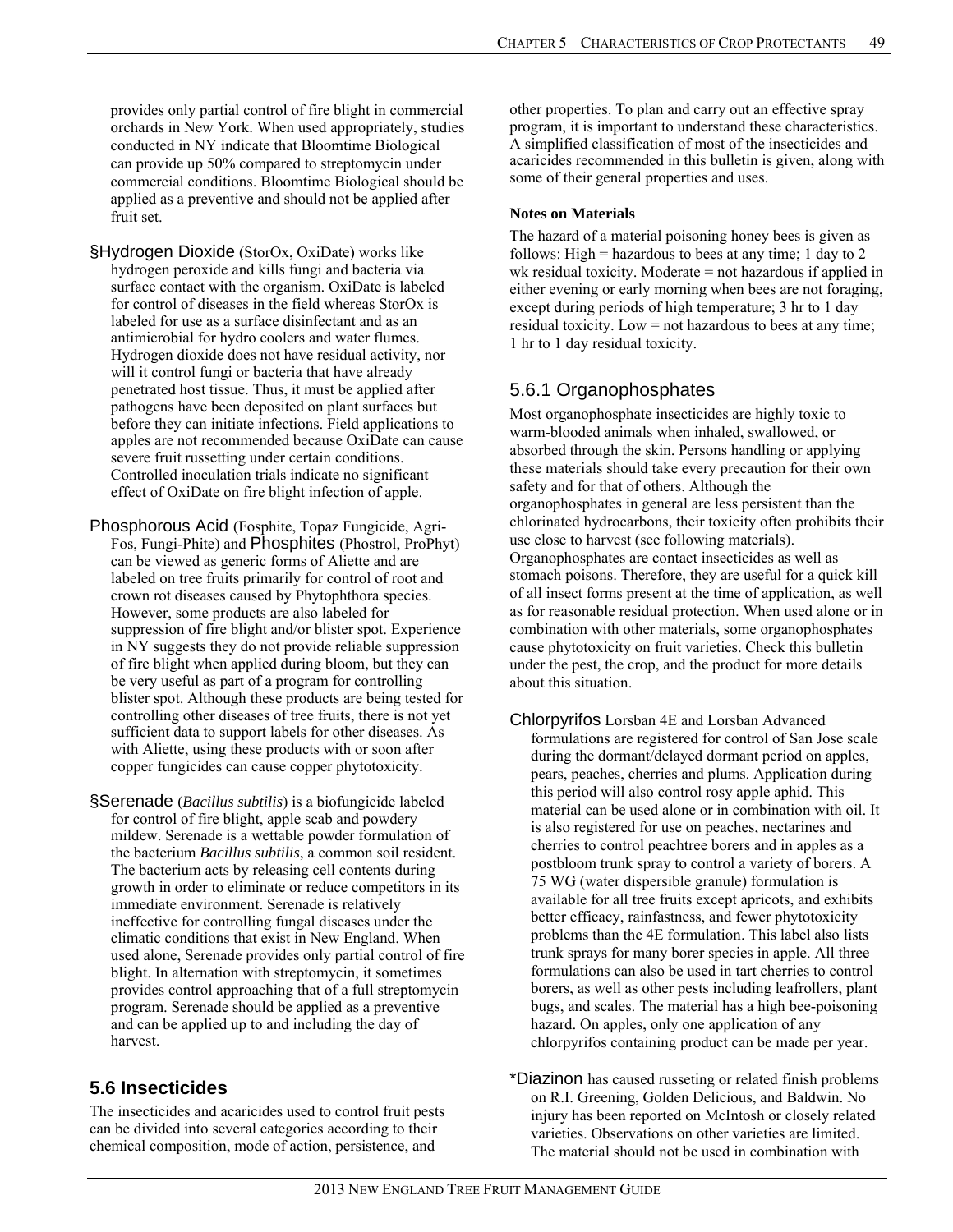copper. It is principally used prebloom for control of San Jose scale. On apples, post-bloom applications are for San Jose scale and woolly apple aphid. It is generally less persistent than other standard phosphates and has a high bee-poisoning hazard.

- Dimethoate is a broad-spectrum systemic material registered on pears that is still effective against certain organophosphate-resistant aphids and leafhoppers. It will also suppress tarnished plant bug when used prebloom and will control apple maggot. It has a high bee-poisoning hazard.
- Malathion Malathion is a mild phosphate that is used where a high degree of safety to people or animals is desired. It is no longer labeled for apples. It is registered for use on cherry, peach, nectarine and apricot for a variety of pests including aphids, scales, codling moth, oriental fruit moth, plum curculio and Japanese beetle. It has a very short PHI, is compatible with most other insecticides and fungicides and has a low bee-poisoning hazard.
- \*Methidathion (\*Supracide) is registered for dormant or delayed dormant use on apples, peaches, plums, apricots, and cherries for the control of San Jose scale and rosy apple aphid. It may be mixed with oil in these sprays. It has a high bee-poisoning hazard.
- Phosmet (Imidan) is a broad-spectrum material with a lower toxicity to mammals than many other commonly used organophosphates. It is compatible with most commonly used insecticides and fungicides, but is incompatible with alkaline materials such as Bordeaux mixture and lime. It may cause severe leaf injury to sweet cherries, particularly those of Emperor Francis parentage. It can be used in summer sprays in integrated mite-control programs because of its low toxicity to predator mites. In some seasons in which rainfall has been negligible during the late summer, the fruit occasionally shows a buildup of the carrier used in the wettable powder. Imidan is effective in controlling codling moth, apple maggot, redbanded leafroller, plum curculio, peach twig borer, and oriental fruit moth on apple, pear, peach, apricot, nectarine, and plums to be used for prunes. It has been ineffective against phosphate-resistant populations of pear psylla. It has a high bee-poisoning hazard.

# 5.6.2 Carbamates

Carbamates are presently represented by 3 insecticides widely used on fruit trees.

Carbaryl (Sevin) applications made within 30 days after petal fall have a pronounced thinning effect on most apple varieties. Sevin does not thin pears. It is a broadspectrum material that acts as a stomach as well as contact poison and controls various fruit insects,

including organophosphate-resistant pests such as white apple leafhopper. It is one of the low-hazard insecticides and can be used until 1 day before harvest on most fruit crops, as well as in home orchards. Sevin is very toxic to bees and, therefore, should not be used just before bloom; it is also toxic to certain predator mite species.

- \*Methomyl (\*Lannate) spray injury to foliage and fruit resulting in fruit drop has been observed on Early McIntosh-type varieties. This material is highly toxic to predator mites and, when used in a seasonal program, has promoted the buildup of woolly apple aphid. It has been registered for controlling organophosphateresistant apple aphid, rosy apple aphid, leafrollers, tufted apple bud moth, lesser appleworm, white apple leafhopper, and tentiform leafminer, as well as codling moth. Although \*methomyl has broad-spectrum activity, its short residual activity (5-7 days) makes it less effective against fruit feeders (such as plum curculio, apple maggot, or codling moth) than are organophosphate materials. \*Lannate has a 96 hour reentry period for peaches, 72 hours for apples, and 48hours for pears. It has a high bee-poisoning hazard.
- \*Oxamyl (\*Vydate) is a combination insecticide, nematicide, and acaricide with systemic properties, which translocates throughout the leaves and into the roots of fruit trees. It is formulated as a methanol-based liquid for foliar or drench treatment of newly planted trees, primarily for nematode control. It is recommended on bearing apple trees as a foliar spray for control of spotted tentiform leafminer, aphids, leafhoppers, and mites. It is a mite suppressant requiring back-to-back applications for effective control. When applied between petal fall and 30 days thereafter, thinning may occur. \*Vydate is not a broad-spectrum insecticide, but is hard on mite predators. It has a moderate bee-poisoning hazard.

# 5.6.3 Pyrethroids

This group of insecticides has broad-spectrum activity and considerable efficacy at low dosage. These compounds are similar in terms of biological activity, residual effectiveness, toxicity, and effects on nontarget organisms. In addition to being directly toxic to insects, pyrethroids are also repellent. They are generally very persistent, and some are reportedly more effective at cooler temperatures. Although mammalian toxicity of most pyrethroids is relatively low, direct exposure can cause allergic reactions such as skin irritations and difficulty in breathing. Fish are highly sensitive to pyrethroid insecticides. Therefore, drift or runoff to bodies of water should be avoided when spraying. Pyrethroids can have undesirable effects on nontarget organisms in the orchard. Most pyrethroids, when used postbloom, have a temporary suppressive effect on spider mites, but populations often recover quickly, resulting in outbreaks. Predator mites are very sensitive to pyrethroid insecticides and are repelled for many weeks by the residue. Postbloom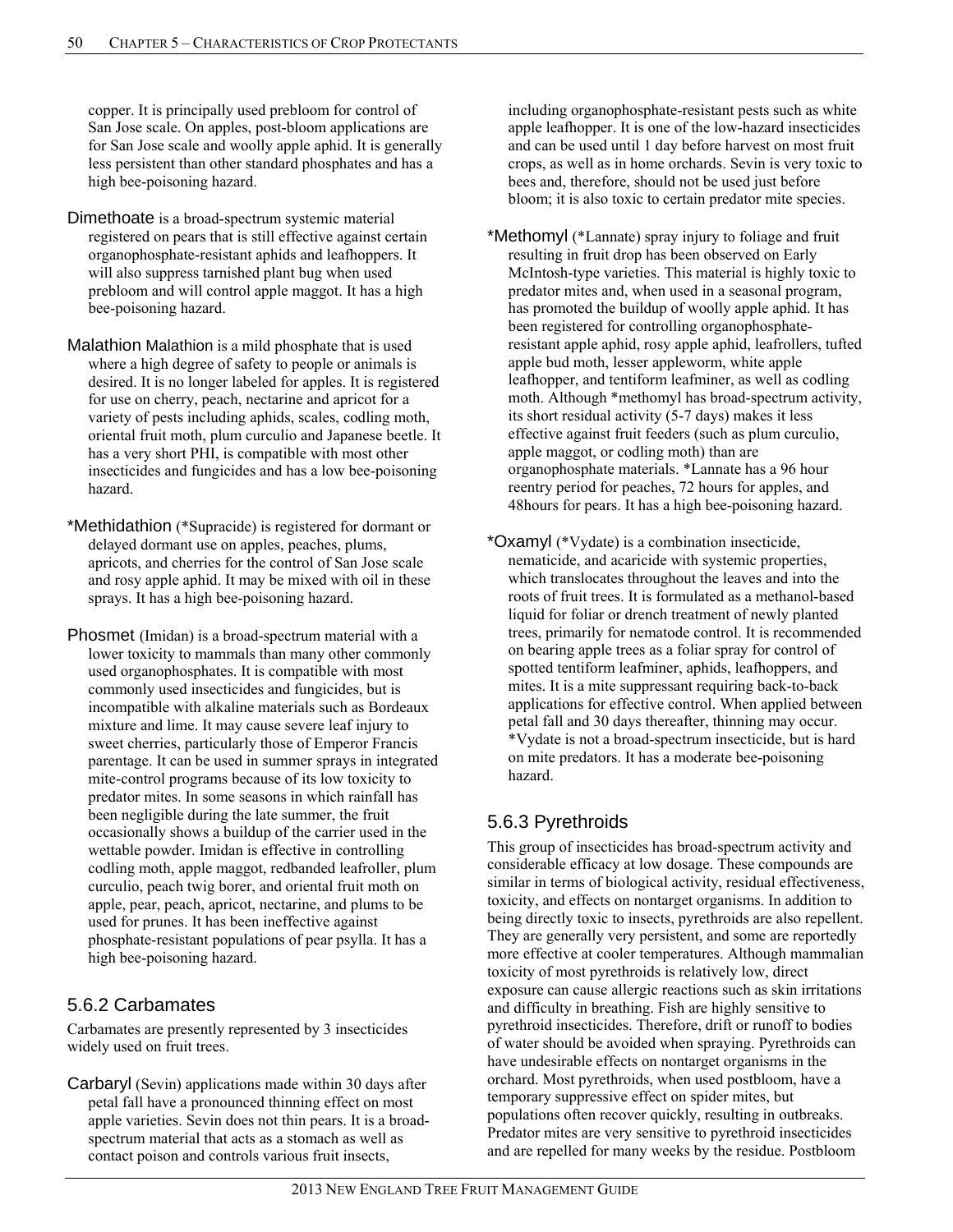use of these compounds on apple or pear can also result in outbreaks of the woolly apple aphid on apple and Comstock mealybug on apple or pear. Currently, Cornell does not recommend multiple applications of pyrethroids in regular cover-spray programs on any fruit crop because of secondary pest problems and the increased likelihood of resistance development. However, pyrethroids are valuable for the control of special pest problems on fruit that are difficult to control with organophosphate or carbamate insecticides. To extend the field life of these compounds and delay development of resistance, they should not be applied more than once or twice/season in an orchard.

- \*Bifenthrin (\*Bifenture, \*Brigade, \*Fanfare) is labeled for use on pears. This is a relatively established pyrethroid in other crops, and was one of the first that demonstrated mite control in addition to the efficacy profile common to other members of this family. Besides European and twospotted spider mites, the label also includes aphids, codling moth, green fruitworm and leafrollers, leafhoppers, plant and stink bugs, and plum curculio. Pear psylla is not on the label. This material has a high bee poisoning hazard.
- \*Cyfluthrin (\*Baythroid) is registered for use on all pome and stone fruits in New England. This synthetic pyrethroid has activity on a broad range of the major insect pest species in tree fruit crops, including leafhoppers, internal Lepidoptera, leafrollers, plum curculio, apple maggot, sawflies, true bugs, San Jose scale crawlers, American plum borer, black cherry aphid, and cherry fruit fly. It has a high bee poisoning hazard.
- \*Esfenvalerate (\*Asana XL). \*Asana XL is a purified ester of fenvalerate with generally better activity, which is reflected in its low labeled usage rates. \*Asana XL is registered for control of apple, pear, and stone fruit pests. It is particularly useful for prebloom insect control on apple and against pear psylla; however, tolerance or resistance to \*fenvalerate has been documented in some New York pear psylla populations. It has a high beepoisoning hazard.
- \*Fenpropathrin (\*Danitol) is labeled for control of insect pests of pome and stone fruits, including leafminers, leafhoppers, leafrollers, tarnished plant bug, aphids, stink bugs, plum curculio, internal leps, and apple maggot, with activity also against European red mite. It has a high bee poisoning hazard.
- \*Gamma-Cyhalothrin (\*Proaxis) is identical to \*lambda-cyhalothrin, below, in that they both contain the same a.i., but, whereas \*Warrior is a mixture of both the active and inactive isomer, \*Proaxis contains only the active ("resolved") isomer. It is formulated as a 0.5 lb a.i. /gal capsule suspension, but because 1 gal of \*Warrior contains the same amount of active isomer as

1 gal of \*Proaxis, the labeled uses, rates, and restrictions of the two products are identical. It has a high beepoisoning hazard.

- \*Lambda-Cyhalothrin (\*Lambda-Cy, \*Taiga Z, \* Voliam Xpress, \*Warrior) is labeled for control of insect pests of all tree fruits, including leafrollers, codling moth, oriental fruit moth, lesser appleworm, green fruitworm, leafminers, apple maggot, cherry fruit flies, plum curculio, plant bugs, leafhoppers, aphids, pear psylla, peachtree borers, American plum borer, Japanese beetle and San Jose scale. It has a high bee poisoning hazard.
- \*Permethrin (\*Ambush, \*Perm-Up, \*Pounce) is labeled for control of insect pests of cherries, pears, and peaches. On apples, use is restricted to prebloom and petal fall applications. Its recommended use is similar to that of \*esfenvalerate. It has a high bee-poisoning hazard.

# 5.6.4 Neonicotinoids

Neonicotinoid insecticides are chemically related to nicotine. The neonicotinoids show reduced toxicity compared with earlier classes of broad-spectrum materials such as organophosphates and carbamates. Most neonicotinoids show much lower toxicity in mammals than insects, but some breakdown products are toxic to some non-target species, including beneficial insects. Neonicotinoids are currently represented by four single-a.i. products widely used on tree fruits in New England, plus as components of several pre-mix formulations containing more than one active ingredient (refer to section 5.6.5).

- Acetamiprid (Assail) belongs to the neonicotinoid group of insecticides (along with \*Provado and \*†Actara). It was registered by the US EPA under the reduced risk pesticide policy and is considered a replacement for older OP insecticides. Assail has a spectrum of effectiveness across several insect groups, and is active against pests such as plum curculio, apple maggot, internal leps, aphids, leafhoppers, leafminers, San Jose scale, European apple sawfly and mullein plant bug, plus pear pests such as pear psylla and Comstock mealybug. It has low toxicity to honey bees and most beneficial insects, although some flaring of mites has been reported by researchers.
- Clothianidin (Belay) is labeled for post bloom applications on pome fruits and peaches, but no other stone fruit crops. These uses are currently on a supplemental label which must be in the possession of the user at the time of application. Belay is effective on tarnished plant bug and stink bugs, including the brown marmorated stink bug. This product is toxic to bees exposed to treatment and for more than 5 days following treatment. Do not apply this product to blooming, pollen-shedding or nectar-producing parts of plants if bees may forage on the plants during this time period.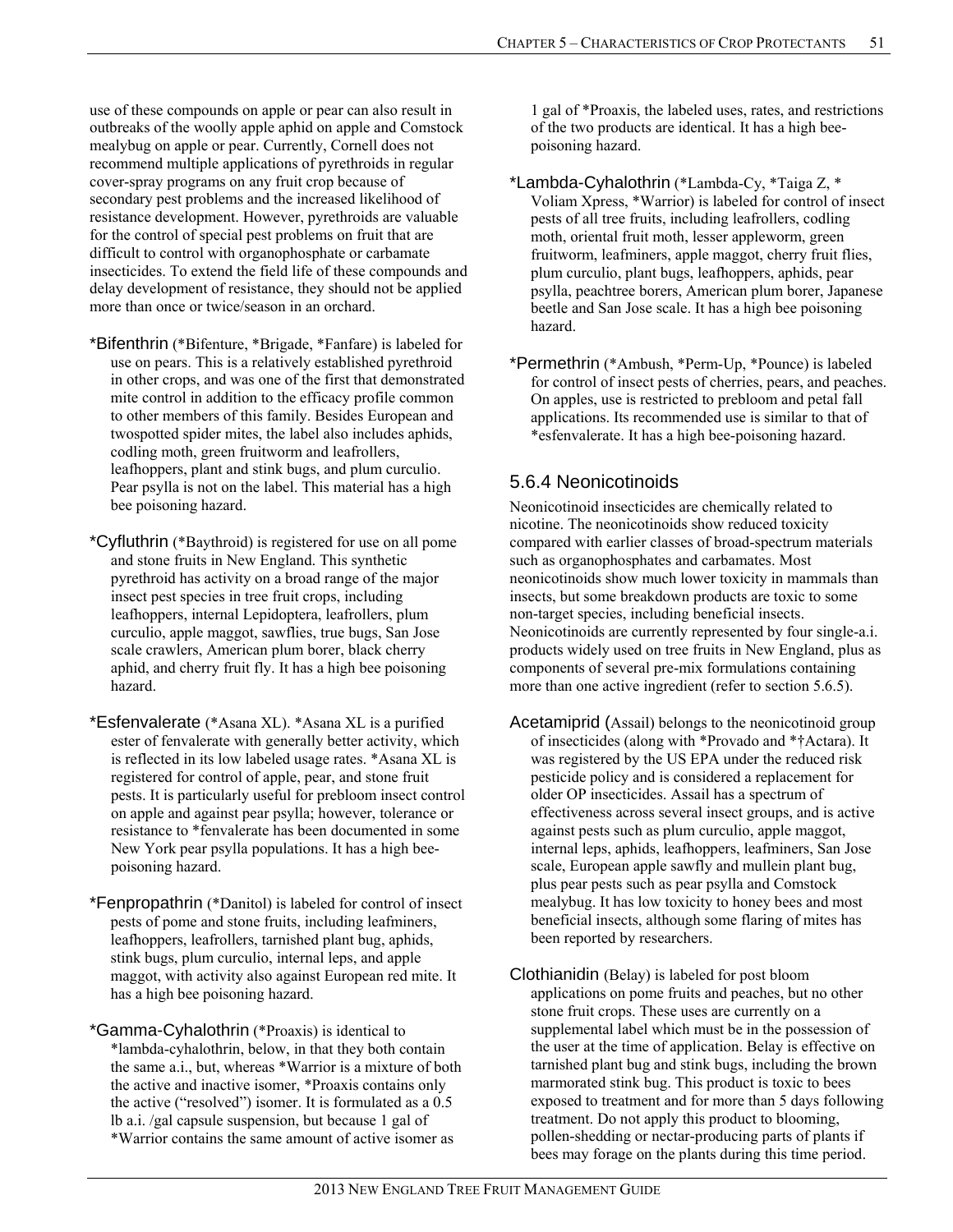Imidacloprid (\*Admire Pro, \*Leverage 360) is a broad spectrum contact and locally systemic chloronicotinyl insecticide with low mammalian toxicity. It is primarily effective against aphids, whiteflies, thrips, scales (crawlers), pyslla, leafhoppers, mealybugs, some beetle and weevil species, and leafminers. The original \*Provado formulation has been replaced by \*AdmirePro, which is labeled on pome and stone fruits for aphids (except woolly apple aphid), leafminers, leafhoppers, San Jose scale, pear psylla, mealybug, Japanese beetle, cherry fruit flies and San Jose scale. It has also shown activity against pear midge when applied at petal fall. It is additionally labeled for use as a soilapplied product against woolly apple aphid. This material has no effect on any mites, beneficial or phytophagous, but is hard on Stethorus. High beepoisoning hazard, exhibiting toxicity on contact plus repellency and hive disorientation.

 Compatibility note: may be mixed with other pesticides, although a preliminary test of compatibility with candidate materials is recommended. When preparing tank mixtures, add wettable powders first, then \*AdmirePro and other flowables, and emulsifiable concentrates last.

Thiacloprid (\*†Calypso) is a neo-nicotinoid registered for use on apple, pear and quince, exhibiting both systemic activity and crop safety. Its mode of action is through interference with the nicotinergic acetylchloline receptor, and it controls pests by both contact and stomach activities. \*†Calypso has activity on apples against aphids (except woolly apple aphid), leafminers, leafhoppers, mirid bugs, codling moth, oriental fruit moth, plum curculio, apple maggot, and European apple sawfly. It will also suppress scale insects (crawler stage). On pears, it is active against pear psylla, aphids, codling moth, mealybugs, leafminers, and the pear midge. It will also suppress scale insects on pears. \*†Calypso has a low acute toxicity to warm-blooded animals and a low bee poisoning hazard; however, it is highly toxic to marine/estuarine invertebrates.

†Thiamethoxam (\*†Actara) is a broad-spectrum neonicotinoid material labeled for use in pome and stone fruits against a number of chewing and sucking pests. It moves rapidly into plant mesophyll tissues, where it is locally systemic and protected from rapid degradation. It shows activity against plum curculio, aphids, European apple sawfly, leafminers, leafhoppers, mealybugs, cherry fruit fly, stink bugs, plant bugs, thrips, and pear psylla. Although it has little effect on predatory mites or beneficial insects, it is toxic to fish and aquatic invertebrates, and highly toxic to bees exposed to direct treatment, although relatively non-toxic when dried. It is therefore categorized as having a moderate bee poisoning hazard. When making multiple applications to pome and stone fruits, do not exceed a total of 0.172 lbs a.i. of thiamethoxam-containing products per acre per growing season.

# 5.6.5 Pre-Mixes

Pre-mix products are formulations of insecticides sold as pre-mixed combinations of at least two active ingredients that are available as single-a.i. products. For best effectiveness and insecticide resistance management, their use should be reserved for situations when multiple pest species are present and appropriately matched to the combination of active ingredients and modes of action contained in the product.

#### \*†Chlorantraniliprole/Lambda-Cyhalothrin

(\*†Voliam Xpress) is labeled against a wide range of pests of pome fruit and stone fruit. It is a combined formulation of chlorantraniliprole, the a.i. found in \*†Altacor, plus the pryrethroid lambda-cyhalothrin, the a.i. in \*Warrior. The pome fruit label includes internal worms and leafrollers, aphids (excluding woolly apple aphid), apple maggot and cherry fruit fly adults, leafhoppers, leafminers, plum curculio, Japanese beetle, pear psylla, plant bugs, stink bugs, and other caterpillars. The stone fruit label also includes peachtree and American plum borers. It has a high bee poisoning hazard.

\*†Chlorantraniliprole/Thiamethoxam (Voliam Flexi) is registered for use against a range of pests in pome and stone fruits. This product is a mixture of thiamethoxam, the a.i. of Actara, and chlorantraniliprole, the a.i. found in \*†Altacor and \*†Voliam Xpress. The label lists lepidopteran pests such as codling moth and oriental fruit moth, obliquebanded leafroller, leafminers and green fruitworm; plum curculio; European apple sawfly; leafhoppers and aphids (except woolly apple aphid); pear psylla; plus (in stone fruits only) cherry fruit fly, stink bugs, tarnished plant bug and thrips. It has a 12-hr REI, and a PHI of 35 days in pome fruits, 14 days in stone fruits. No more than a total of 14 oz/acre of formulated product may be applied per season; this use corresponds to the 0.172 lb a.i./acre of thiamethoxam allowed, whether applied as \*†Voliam Flexi, \*†Actara, or \*†Endigo. This product is highly toxic to bees exposed to direct treatment on blooming crops or weeds; it may not be applied between early pink and petal fall in apples, between green cluster and petal fall in pears, and between swollen bud and petal fall in stone fruit.

\*Beta-Cyfluthrin/Imidacloprid (\*Leverage 360) is labeled against a wide range of pests of pome fruit and stone fruit. It is a combined formulation of imidacloprid, the a.i. found in \*Admire Pro, plus the pyrethroid beta-cyfluthrin. The pome fruit label includes internal worms and leafrollers, aphids (except woolly apple aphid), apple maggot (combined with a sticker), sawfly, plum curculio, San Jose scale crawlers, and plant bugs; the stone fruit label adds Japanese beetle, American plum borer, and cherry fruit fly, among others. This product may not be applied prebloom. It has a high bee poisoning hazard.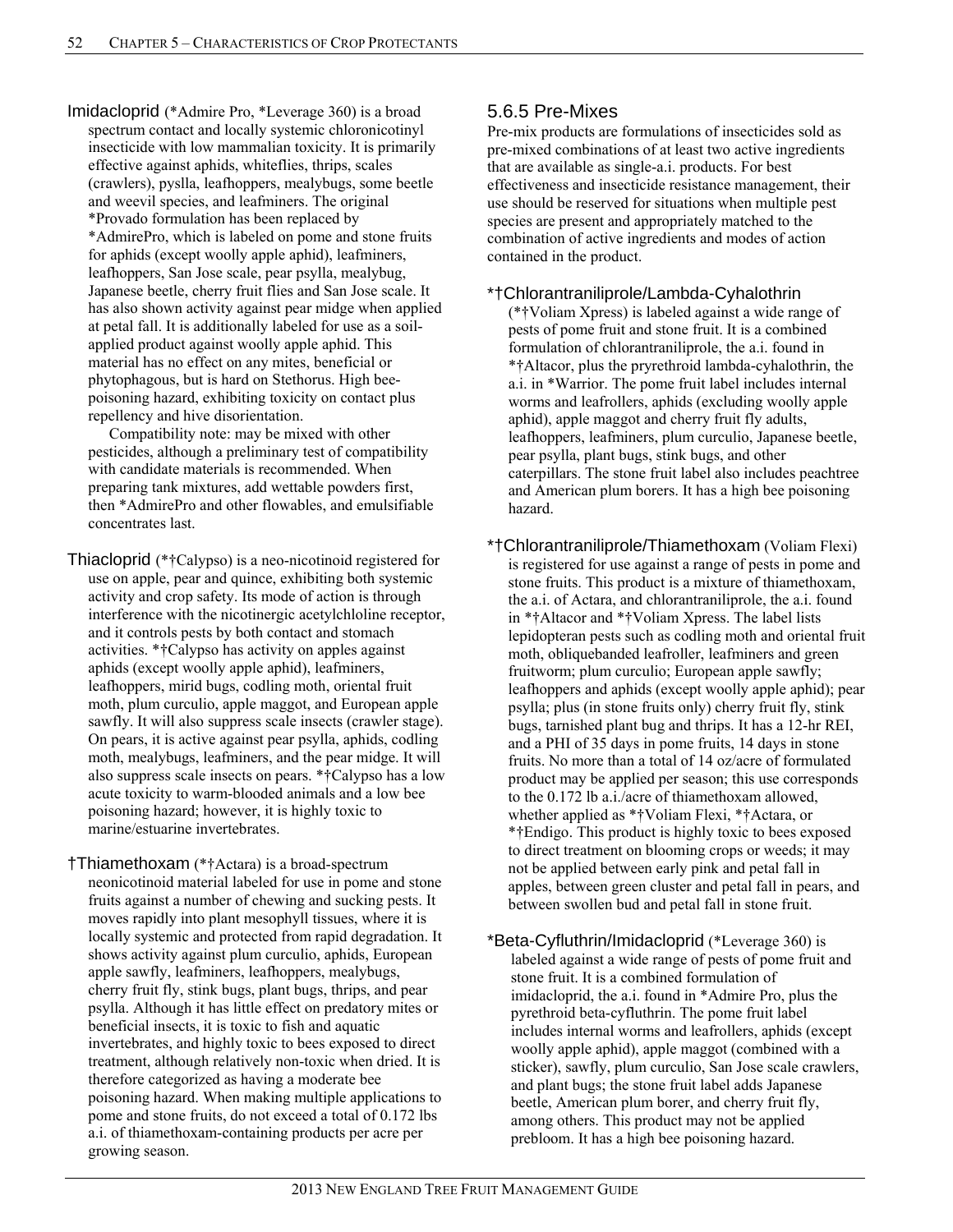- Flubendiamide + Buprofezin (Tourismo) is labeled for use in stone fruits and pome fruits against many Lepidoptera, including leafrollers, codling moth, oriental fruit moth, lesser appleworm, fruitworms and leafminers. The flubendiamide is in the same class of ryanodine receptor modulators (IRAC Group 28) as chlorantraniliprole, found in \*Altacor and \*Voliam Xpress. Buporfezin is the same ai as Centaur. It is an insect growth regulator for the control of the nymphal stages of San Jose scale, mealybugs, leafhoppers and pear psylla. It works by inhibiting chitin biosynthesis, suppressing oviposition by adults, and reducing viability of eggs. Treated susceptible pests may remain alive on the plant for 3-7 days, but feeding damage during this time is typically very low. It is not disruptive to beneficial insects and mites, and has a low beepoisoning hazard.
- \*†Lambda-Cyhalothrin/Thiamethoxam (\*†Endigo) is registered in pome fruits and stone fruits against a range of pests. This is a pre-mix, combining lambdacyhalothrin, the a.i. in \*Warrior, with thiamethoxam, the a.i. in \*†Actara. The pome fruit label includes leafhoppers, leafminers, stink bugs, plant bugs, Japanese beetle, internal worms, apple maggot and sawflies. The stone fruit label includes aphids, stink bugs, plant bugs, Japanese beetle, and borer species. Because of pollinator restrictions, do not apply in apples/pears during pink bud/green cluster through bloom, or in stone fruits from swollen bud through bloom. Do not apply more than 28 fl oz/A per season; PHI is 35 days in pome fruits, 14 days in stone fruits;  $REI = 24$  hr. It has a high bee poisoning hazard.
- \*†Thiamethoxam/Abamectin (Agri-Flex) is registered for use against a range of pests in apples and pears. This product is a mixture of thiamethoxam, the a.i. of \*†Actara, and abamectin, the a.i. found in \*Agri-Mek. In apples, its label lists plum curculio, European apple sawfly, green aphids, mealybugs, leafminers and leafhoppers, pear psylla (in pears), and mites. The label states that it must be mixed with a nonionic adjuvant or horticultural spray oil (not a dormant oil). It has a 12 hour REI, and a PHI of 35 days. This is a restricted-use product, and no more than a total of 17 fl oz/acre of formulated product may be applied per season; this use corresponds to the total amount of 0.258 lb a.i./acre of thiamethoxam allowed, whether applied as \*†Agri-Flex, \*†Voliam Flexi, \*†Actara, or \*†Endigo. Do not make more than 2 applications per season. This product is highly toxic to bees exposed to direct treatment on blooming crops or weeds; it may not be applied between early pink and petal fall in apples, or between green cluster and petal fall in pears.

# 5.6.6 Other Materials

\*Abamectin (\*Agri-Mek) is a natural fermentation product containing a macrocyclic glycoside, used on pome and stone fruits as an acaricide/insecticide. When used as currently recommended, it controls European red mite and pear psylla, and aids in the control of spotted tentiform leafminer. Abamectin is toxic to bees and predator mites on contact, but the foliar residue dissipates quickly, making it essentially non-toxic to these species after a few hours (low bee-poisoning hazard).

- (§)Azadirachtin (Aza-Direct, Neemix 4.5, Azatin XL) is derived from the seeds of the neem tree, *Azadirachta indica*, which is widely distributed throughout Asia and Africa. Azadirachtin has been shown to have repellent, antifeedent, or growth regulating insecticidal activity against a large number of insect species and some mites. It has also been reported to act as a repellent to nematodes. Neem extracts have also been used in medicines, soap, toothpaste and cosmetics. It shows some activity against leafminers, leafhoppers, mealybugs, aphids, caterpillars, tarnished plant bug and pear psylla, but repeated applications at short intervals are probably necessary for acceptable control of most pests. Azadirachtin is relatively short-lived and mammalian toxicity is low (rat oral LD50 >10,000). It can be used up to and including the day of harvest and reentry is permitted without protective clothing after the spray has dried. It is relatively nontoxic to beneficials, but toxic to fish, aquatic invertebrates, and bees exposed to direct treatment, although relatively non-toxic when dried. It is therefore categorized as having a moderate bee poisoning hazard. Check with your organic certifying agency to confirm the acceptability opf specific azadirachtin compound for organic production before use.
- §Bacillus thuringiensis (Bt, Dipel, Deliver, Biobit, Javelin, Agree) is a microbial insecticide specifically for the control of caterpillars. It contains spores and crystalline endotoxin that must be ingested by larvae with high gut pH to provide control. It is effective against many fruit pests, including leafrollers and fruitworms. Although this material will control codling moth and other internal lepidopteran apple pests, it does not provide as effective control as do most conventional insecticides. One exception is the obliquebanded leafroller, which has become so difficult to control with conventional toxicants that the Bt products work at least as well as any material available. This material is exempt from requirements for a tolerance on all raw agricultural commodities, thus it can be sprayed up until harvest. It is harmless to humans, animals, and beneficial insects, including the honey bee.
- Buprofezin (Centaur) is an insect growth regulator registered in pome and stone fruits for the control of the nymphal stages of San Jose scale, mealybugs, leafhoppers and pear psylla. It works by inhibiting chitin biosynthesis, suppressing oviposition by adults, and reducing viability of eggs. Treated susceptible pests may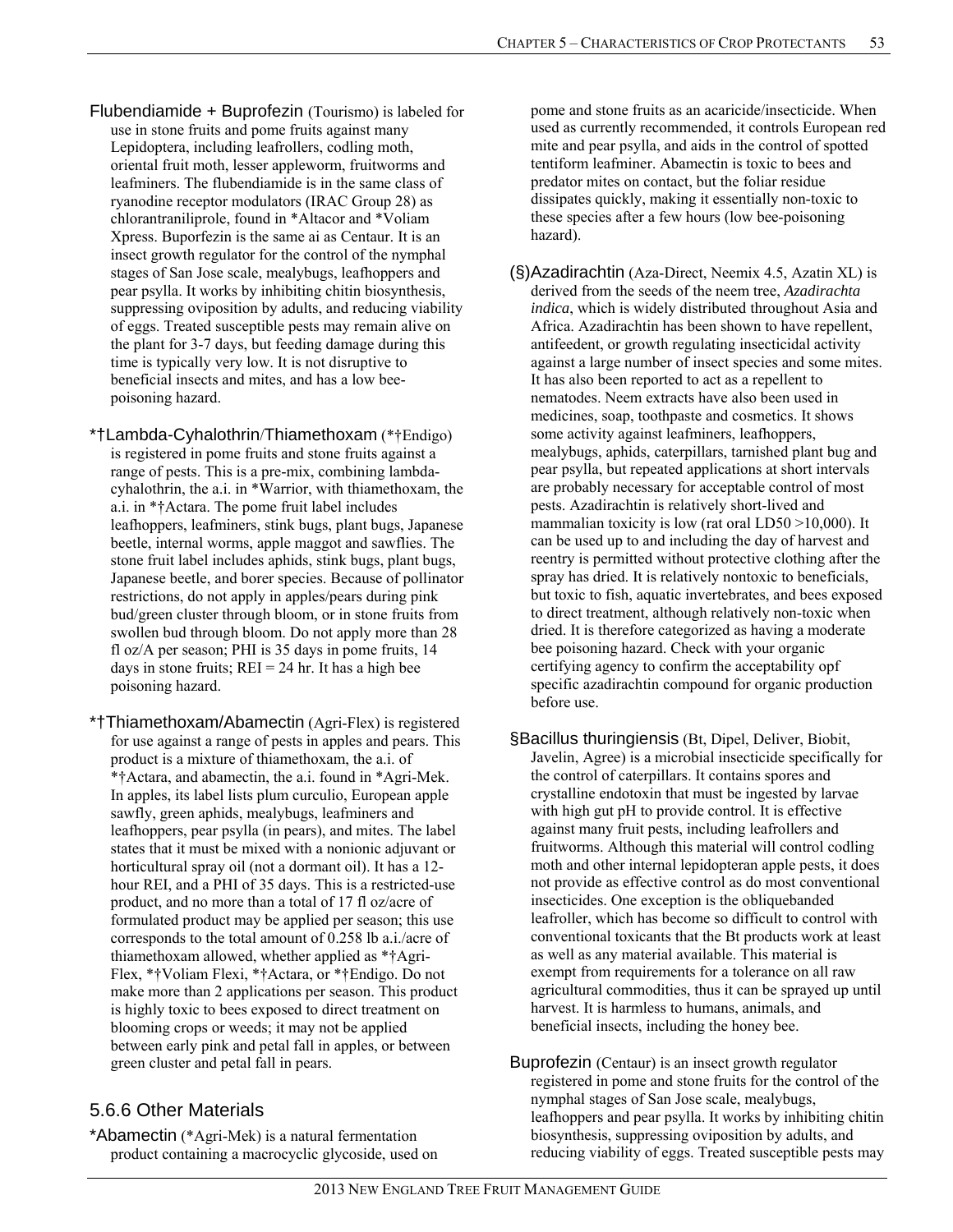remain alive on the plant for 3-7 days, but feeding damage during this time is typically very low. It is not disruptive to beneficial insects and mites, and has a low bee-poisoning hazard.

Chlorantraniliprole (Rynaxypyr) (Altacor) belongs to a new chemical class, the anthranilic diamides, which activate the insect's ryanodine receptors, stimulating release of calcium from muscle tissues, and causing paralysis and death. Altacor is labeled for the control of a range of insect pests in pome and stone fruits, including codling moth, oriental fruit moth, and obliquebanded leafroller. Other species listed on the label include green fruitworm, spotted tentiform leafminer, apple sawfly, European corn borer, and suppression of apple maggot, cherry fruit fly, white apple leafhopper, and plum curculio. It has low toxicity to bees, beneficial mites, birds, fish and mammals.

§Codling Moth Granulosis Virus (Carpovirusine, Cyd-X) These products contain an insecticidal baculovirus, *Cydia pomonella* granulovirus, which is specific to the larval form of the codling moth, and is registered for use in apples, pears, and (Cyd-X only) plums. This biological insecticide must be ingested in order to be effective, after which the viral occlusion bodies dissolve in the larval midgut and release infectious virions. These enter the cells lining the digestive tract, where they replicate; eventually, the other tissues are infected and the larva stops feeding and eventually (within 3–7 days) dies. After death, the larva disintegrates, releasing billions of new occlusion bodies, which may infect other codling moth larvae upon ingestion. No adverse effect to fish, wildlife or beneficial organisms has been observed; it has a low bee-poisoning hazard.

- \*Emamectin benzoate (\*Proclaim) is registered for use on pome fruits. This restricted-use material is a soluble granule formulation of emamectin benzoate, which is a second-generation avermectin insecticide related to \*Agri-Mek. The primary target pests are leafrollers, leafminers, and fruitworms; however, the label also lists suppression of codling moth, oriental fruit moth, lesser appleworm, pear psylla, and spider mites (European red mite and twospotted spider mite). In 2007, it was granted a 2(ee) registration for the control of 1st generation (only) codling moth in apples. \*Proclaim is translaminar, being absorbed quickly into the leaf tissue, and forming a reservoir of a.i. against plant-feeding pests. Although it is most effective when ingested, limited contact activity does exist for a short period after application. Addition of a penetrating adjuvant such as horticultural mineral oil or a nonionic surfactant is recommended. It has a high bee poisoning hazard.
- \*Endosulfan (\*Thionex) is a long-residual period chlorinated hydrocarbon registered for use on peaches, pears, apples, plums, cherries, and other fruit crops. Used as a preplant as well as seasonal treatment on stone

fruits for control of peachtree borers, it is also effective against aphids, white apple leafhopper, adult leafminers, green fruitworms, cutworms, and, in some areas, tarnished plant bug. This material is useful in integrated mite control programs because of its low toxicity to predator mites. It is highly toxic to fish and should not be used near any body of water. Because of its long residual effectiveness, the days-to-harvest intervals are longer and the number of applications/ season more restricted than for other materials. No phytotoxic or fruit finish problems have been observed with either the EC or WP formulations. \*Thionex has a moderate bee-poisoning hazard.

#### [Note: **EPA has mandated a stop-use date of July 31, 2013 for endosulfan in pears**.]

- Flonicamid (Beleaf) is labeled against aphids and plant bugs for pome fruit and stone fruit; the label classifies it as a member of the pyridinecarboxamide family, an IRAC Section 9C material, which is defined as "Unknown or non-specific mode of action – selective feeding blockers". Researchers have reported good efficacy against green peach aphid and tarnished plant bug in peaches. The label also lists apple aphid, black cherry aphid, rosy apple aphid, spirea aphid and woolly apple aphid. It has a low bee poisoning hazard.
- Flubendiamide **(**Belt) is labeled for use in stone fruits and pome fruits against many Lepidoptera, including leafrollers, codling moth, oriental fruit moth, lesser appleworm, fruitworms and leafminers. The a.i. is in the same class of ryanodine receptor modulators (IRAC Group 28) as chlorantraniliprole, found in \*Altacor and \*Voliam Xpress. PHI is 14 days in pome fruits and 7 days in stone fruits;  $REI = 12$  hr. It has a low bee poisoning hazard. Refer to the label for additional aerial and buffer zone restrictions.
- Indoxacarb (Avaunt) is a broad-spectrum oxadiazine labeled in apples and pears against plum curculio, apple maggot, and European apple sawfly, with some activity also on Lepidoptera such as codling moth, oriental fruit moth and leafminers, as well as leafhoppers. The active ingredient is activated by the insect to an insecticidal form only upon ingestion or absorption through the cuticle, after which it causes paralysis by interference with the sodium flow into nerve cells. It has generally slight to no effects on beneficial insects and mites, but is highly toxic to bees exposed to direct treatment and relatively non-toxic when dried. It is therefore categorized as having a moderate bee poisoning hazard.
- §Insecticidal soaps (M-Pede) are concentrates made from biodegradable fatty acids and are contact insecticides that can be effective against such softbodied arthropods as aphids, mealybugs, and psyllids. They can provide suppression of pear psylla when used in a seasonal spray program, but the residual period is short, and uniform drying conditions are required to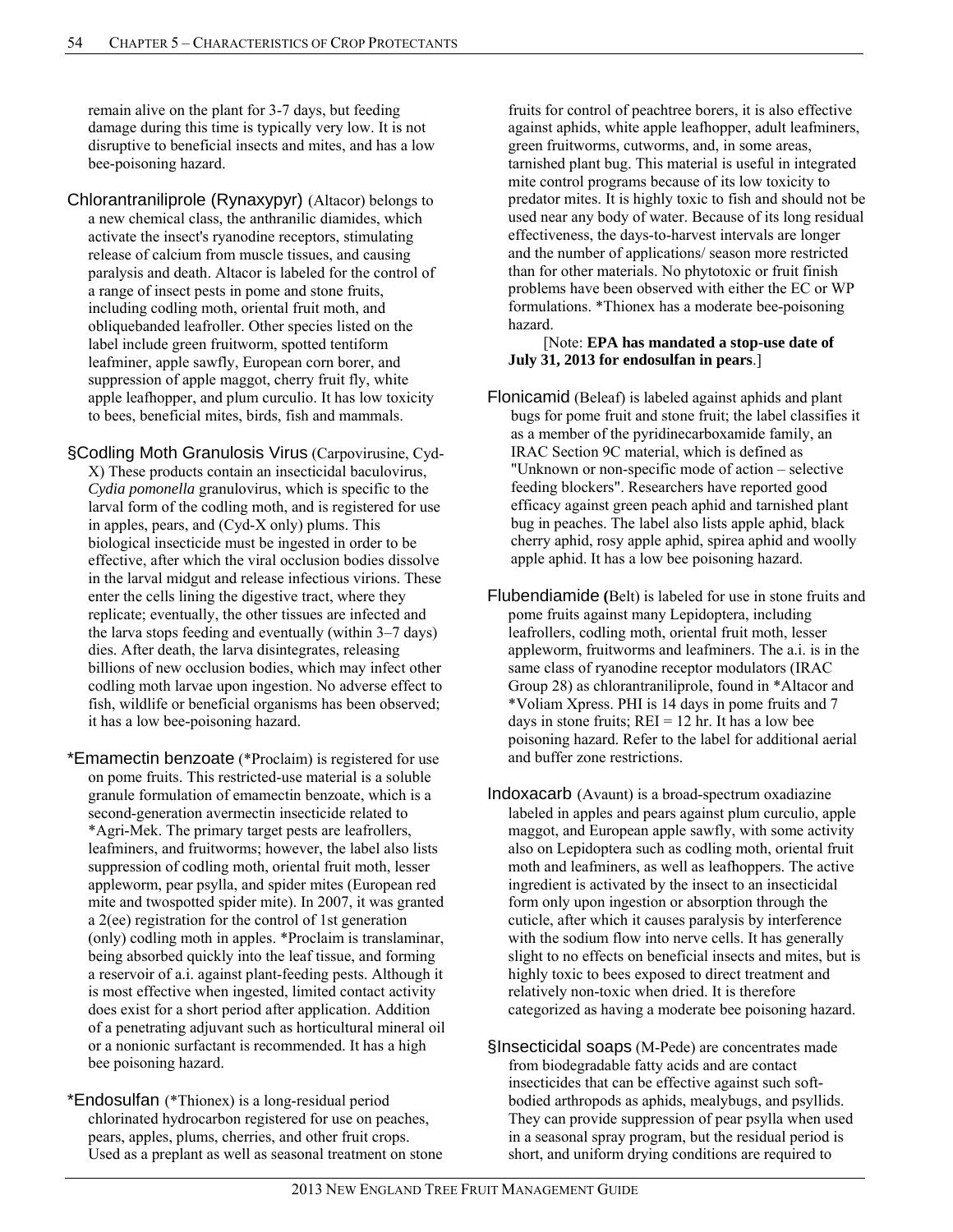prevent droplet residues on the fruit surface. They have a low bee-poisoning hazard.

- §Kaolin (Surround) is a naturally occurring clay mineral that has many uses as a direct and indirect food additive, in food contact items, cosmetics and toiletries, and as an inert ingredient in many pesticide formulations. When applied, the 95WP crop protectant forms a white, mineral-based particle film intended to reduce the damage to plants caused by certain arthropod and disease pests, as well as environmental stress caused by solar effects. In research trials in apples, it has shown some preventive efficacy against plum curculio, internal Lepidoptera such as codling moth and oriental fruit moth, leafrollers, phytophagous mites, leafhoppers, and apple maggot. In pears, it can additionally suppress pear psylla, and in stone fruits it reduces feeding damage from Japanese beetle. Frequent applications (7–10-day intervals) and maximal coverage are advised in New England while there is active foliar growth. Surround has a low bee poisoning hazard.
- Methoxyfenozide (Intrepid) is the more-active successor to Confirm (tebufenozide); it imitates the natural insect molting hormone, and works by initiating the molting process within a few hours of ingestion. The premature molt makes it impossible for the larva to complete the shedding of the original exoskeleton. The larva is trapped within the old cuticle and death occurs, usually within 2–5 days, due to starvation and dehydration. Intrepid is labeled for use in apples and pears, principally against obliquebanded leafroller, although activity against oriental fruit moth, codling moth and lesser appleworm is also exhibited. Intrepid is essentially safe to birds, fish, and most beneficials; however, it is toxic to aquatic invertebrates. It has a low bee-poisoning hazard.
- Novaluron (Rimon) is an insect growth regulator for the control of a range of apple pests including codling moth, oriental fruit moth, obliquebanded leafroller, spotted tentiform leafminer, and redbanded leafroller. This product is an insect growth regulator that disrupts chitin synthesis in immature insects and eggs deposited on residues; it has no effect on adult stages, and must be ingested to be effective. Four applications per season are allowed. Novaluron is moderately to highly toxic to many beneficial arthropods, but relatively non-toxic to predatory mites. It has a moderate bee poisoning hazard.
- (§)Pheromones for mating disruption Synthetic pheromones are available for disrupting the chemical communication of certain insect pests, thereby preventing them from mating and producing larvae that injure the crop. Pest-specific pheromones are released from dispensers or microcapsules placed or sprayed in the orchard before the initiation of flight, and can reduce or in some cases eliminate the need for supplementary insecticidal sprays. This approach works best in large

(5-10A or more), rectangular plantings, where the pheromone concentration in the air is more uniform and can be maintained at a high level. Border insecticide sprays may be needed in orchards adjacent to sources of adult immigration or in other high pressure situations.

- (§)Pyrethrin or Pyrethrum (PyGanic, Pyrenone) is produced in the flowers of *Chrysanthemum cinerariaefolium* and is the forerunner of the synthetic pyrethroid insecticides. It is available as an emulsifiable concentrate, (PyGanic), or synergized by piperonyl butoxide (Pyrenone). Pyrethrin is labeled against a large number of pests. It may be moderately to highly effective against leafhoppers, aphids, pear psylla, apple maggot, codling moth, true bugs, caterpillars, mealybugs, plum curculio, and thrips. It is quickly broken down in the environment and may be used up to and including the day of harvest. Pyrethrin is relatively non-toxic to humans and other mammals, although the dust produces allergy attacks in people who are allergic to ragweed pollen. The acute oral LD50 is 1200 to 1500 mg/kg. It is toxic to fish, and has a low bee-poisoning hazard.
- Pyriproxyfen (Esteem), which is registered for use in all pome and stone fruits, is a juvenile hormone analog (a type of insect growth regulator) that interferes with the insect's normal metamorphosis and kills by retarding its growth and causing sterility; ovicidal activity is also exhibited. It shows translaminar properties, so applications on the top surface of the leaf will affect insects on the bottom surface. While it has no activity on adult insects, hatching of eggs laid by treated adults will be suppressed. Although leafrollers and codling moth appear on the label, results from preliminary field trials in the region suggest that it has greatest efficacy on San Jose scale, pear psylla, leafminers and aphids. It has low toxicity or is non-toxic to most beneficial species, and has a low bee poisoning hazard.

Rynaxypyr (see Chlorantraniliprole)

- Spinetoram (Delegate) is a new spinosyn insecticide related to spinosad (below), but which has been chemically modified to be more active and effective against a broader range of insects. It has efficacy against internal feeding Lepidoptera such as codling moth and oriental fruit moth, plus leafrollers and leafminers. It is also labeled for control of pear psylla, thrips, and cherry fruit fly, and shows suppression of apple maggot and plum curculio. Like spinosad, it acts by disrupting insect nerve function. It is nontoxic to birds, fish, aquatic invertebrates, and most beneficial arthropods. It has a low bee-poisoning hazard.
- (§)Spinosad (Entrust) is a mixture of spinosyn A and spinosyn D molecules, a naturally derived group of toxicants from a species of Actinomycete bacteria.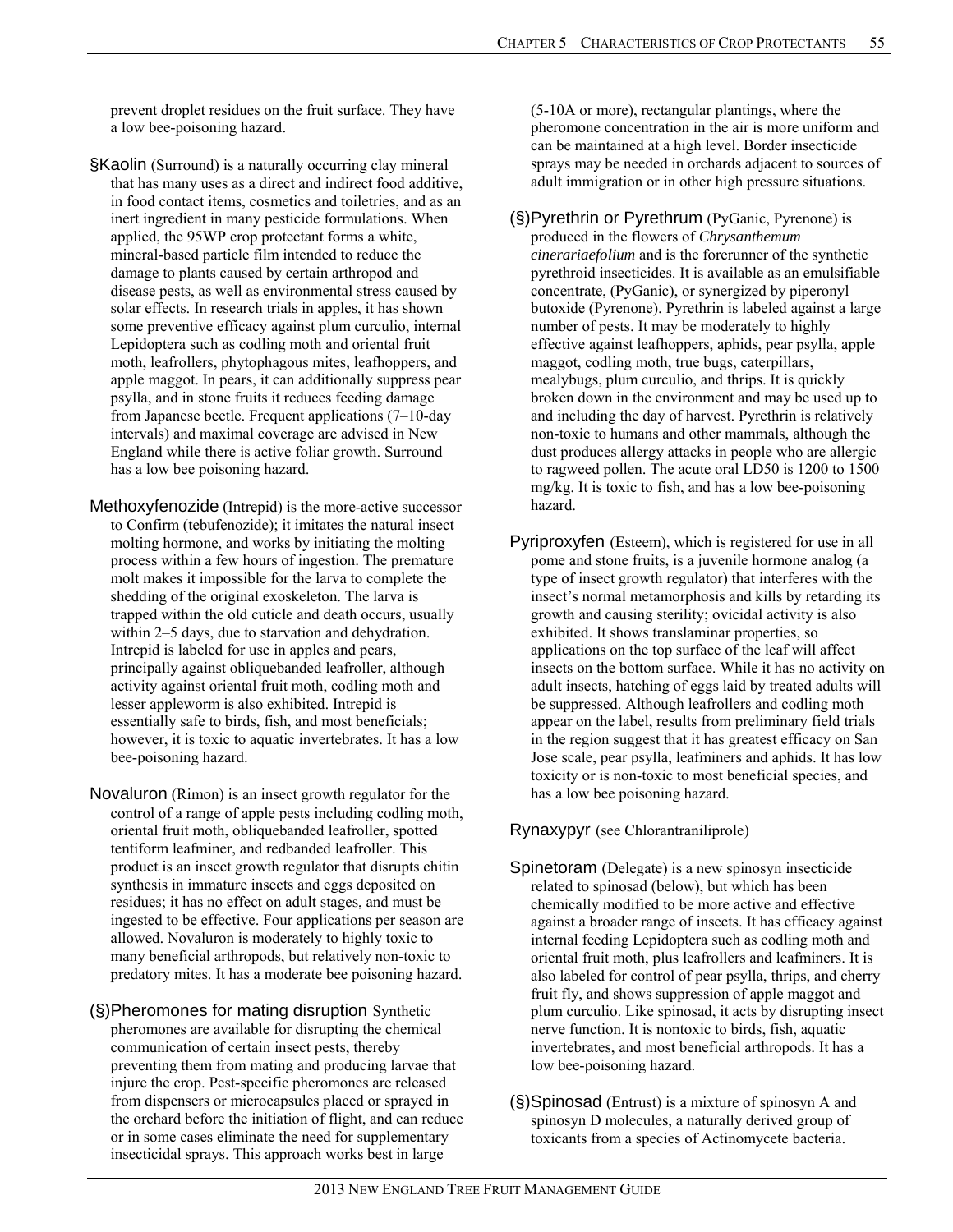Spinosad, which acts as both a contact and a stomach poison, is available for use in apples, pears and stone fruits, primarily against obliquebanded leafroller, although activity against spotted tentiform leafminer is also exhibited. Spinosad is essentially nontoxic to birds, fish, aquatic invertebrates, and most beneficials. It has a low bee-poisoning hazard.

Spirotetramat (Movento) is a tetramic acid registered for the control of a number of indirect pests in pome fruits and stone fruits, primarily aphids (including woolly apple aphid), mealybugs, pear psylla, and San Jose scale. It has systemic activity, exhibiting 2-way movement in the plant, both upwards in the xylem to new shoots and leaves, and downwards in the phloem to the root tissues. Its mode of action is as a Lipid Biosynthesis Inhibitor (LBI), and it is active by ingestion against immature insects feeding on treated plants. Additionally, adult females have exhibited reduced fecundity and offspring survival. Movento is not toxic to bees or beneficial arthropods, and poses low risk to wildlife, including fish and birds.

\*Thiamethoxam/Lambda-cyhalothrin (see Lambda-cyhalothrin/Thiamethoxam)

# **5.7 Acaricides**

Of the species of mites found on fruit trees in New England, only the European red mite and the twospotted spider mite are abundant and widely enough distributed to be major problems.

Mites are not insects, and because they are not affected by most insecticides, special chemicals, known as acaricides, have been developed for their control. With few exceptions, acaricides are not effective against insects. Therefore, growers who want to control mites in their orchards should **(A)** use oil during the half-inch green to tight cluster period, or an acaricide at the tight cluster to pink bud stage, and then **(B)** regularly monitor mite populations on the foliage from petal fall until harvest, applying an acaricide and/or an insecticide that will provide some suppression when mite numbers exceed the threshold for that period (refer to Figs. 4–6). For further information on the use of these materials, their limitations, and the precautions to be observed, refer to the Comments sections in the spray recommendations.

Abamectin (\*Agri-Mek). Refer to "Other Materials" section.

Acequinocyl (Kanemite) is registered for control of European red mite and twospotted spider mite in apples and pears. This material, which is a member of the quinoline family, represents new chemistry and a novel mode of action, against which no resistance has yet been demonstrated in mite populations. It has activity against all life stages and is recommended for use against threshold populations, normally those occurring in

summer. Two applications per season are allowed; it is nominally safe to predatory mites and has a low bee poisoning hazard.

- Bifenazate (Acramite) is a carbazate that acts as a contact acaricide against both the motile stages of mites and the larvae and nymphs that hatch from treated eggs. Because this represents a new class of chemistry, there is no cross-resistance of this material demonstrated with other currently used acaricides. It is effective against both European red mite and twospotted spider mite, exhibiting a rapid knockdown of contacted motile forms and a relatively long residual efficacy period. It is labeled in New England for use on apples, pears, peaches, nectarines, plums and prunes. Only one application per year is permitted. It is moderately toxic to honeybees upon direct contact, but low in toxicity by foliar residue: it therefore has a moderate bee poisoning hazard.
- Clofentezine (Apollo) is a tetrazine compound used as a contact acaricide that acts primarily as an ovicide/larvicide; it is particularly effective against winter eggs of European red mite. Following early season applications, it gives excellent residual control. Its use in apples is restricted to no later than 45 days before harvest, but in pears, cherries, peaches and apricots it may be used up until 21 days before harvest. It is safe to bees (low bee-poisoning hazard), beneficial insects, and predatory mites. It is not an effective adulticide.
- Etoxazole (Zeal) acts like an insect growth regulator by inhibiting molting, and has very good activity against all life stages of European red mite and twospotted spider mite when applied preventatively or at threshold. It stops egg, larva and nymph development on contact and sterilizes adults; its translaminar movement into the leaf tissue ensures longer residual activity and action against mites feeding on plant surfaces not directly contacted by the spray application. It is labeled for use on pome fruits and stone fruits. Only one application per year is permitted on pome fruit; two applications allowed on stone fruits. It has a low bee-poisoning hazard.
- Fenpyroximate (Portal) is a phenoxypyrazole acaricide and insecticide labeled for use in apples and pears to control European red mite, twospotted spider mite, pear rust mite, leafhoppers, mealybugs and pear psylla. Portal belongs to the METI (Mitochondrial Electron Transport Inhibitor) class of compounds. For effective resistance management, Portal should be used in rotation with other modes of action. The active ingredient in Portal, fenpyroximate*,* works by blocking cellular respiration, which gives it activity against all motile stages of mites: larvae, nymphs, and adults. Portal may not be used before petal fall; it has a 2 application per season maximum. It is classified as a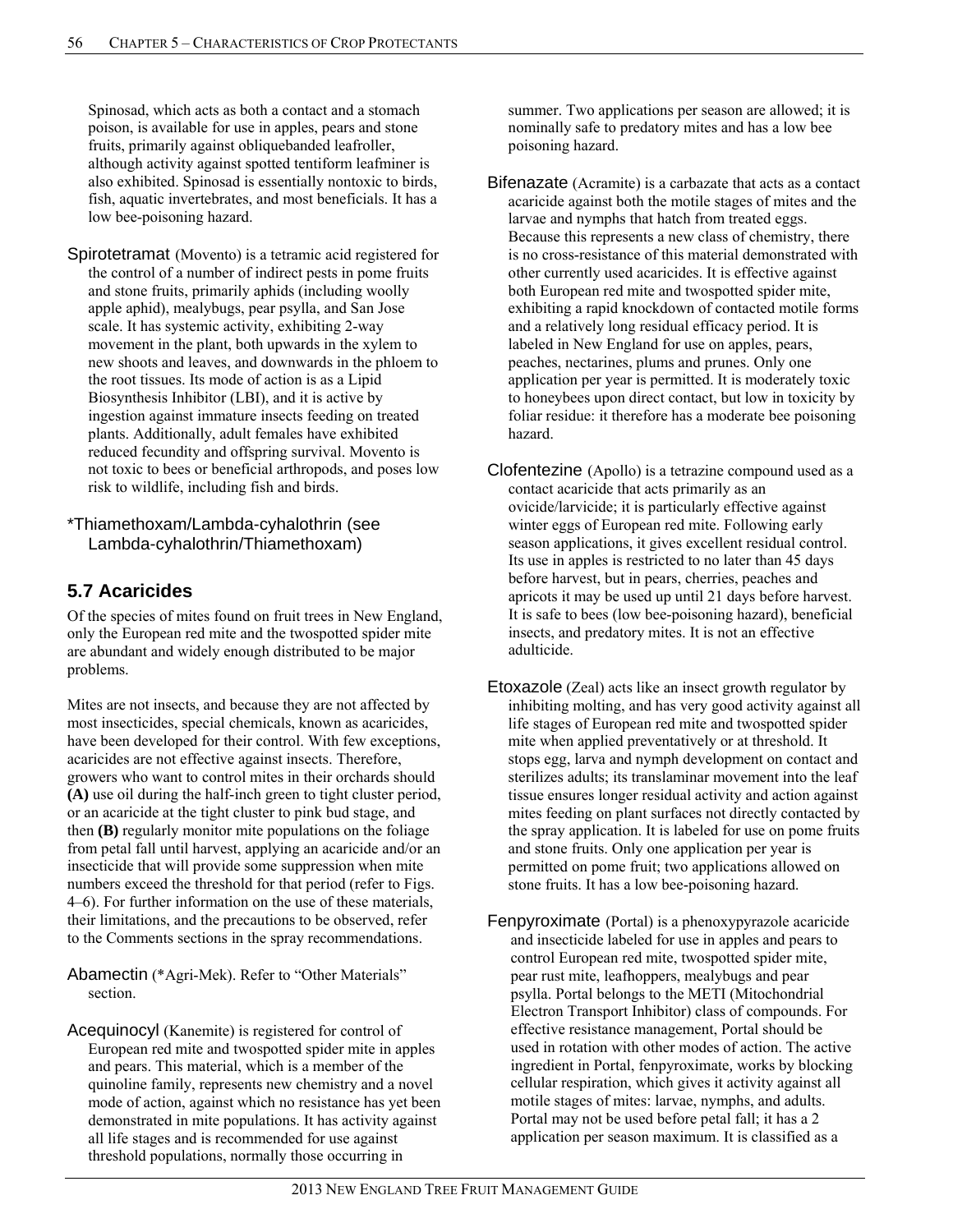reduced-risk material, and has a low bee-poisoning hazard.

\*Hexakis or Fenbutatin Oxide (\*Vendex) is an organotin compound registered for the control of a wide range of plant-feeding mites on several fruit crops, including strains that are resistant to some other miticides. Where resistance to Plictran has been found, it is highly likely that resistance to this material is also present. \*Vendex is nontoxic to honey bees, and is relatively nontoxic to predatory mites. It can be readily dispersed and can be used in conventional, dilute or concentrate, sprayers. Agitation is required during mixing and spraying. Thorough coverage of foliage and fruit is necessary for optimum mite control. This product is compatible with insecticides. It is not to be applied more than 4 times/season or more than 3 times between petal fall and harvest. This product is corrosive and may cause skin irritation, respiratory irritation, and eye damage. Use protective clothing and goggles as described on the label. Do not graze treated areas or contaminate food or feedstuffs. \*Vendex is toxic to fish and has a low bee-poisoning hazard.

- Hexythiazox (Savey, Onager) is a carboxamide compound used as a contact and stomach-poison acaricide. It is effective against eggs and larvae of European red mite; it will not kill adults. It is registered for a single application in all pome and stone fruits, and may be used up to 28 days before harvest. It provides excellent residual control, and is safe to bees (low bee-poisoning hazard), beneficial insects, and predatory mites.
- (§)Petroleum Oil Emulsions have been applied in the dormant and/or prebloom period for many years to control certain scales and other insects, as well as the European red mite. Although oil was once largely supplemented or replaced by new pesticides, it is still strongly recommended for red mite control, and has been used with increasing frequency during the past few years. Newer acaricides often prove unreliable as the mite populations develop resistance to them; mites are generally unable to develop resistance to oil. The type of oil, as well as its viscosity and other characteristics, has an important influence on its effectiveness in pest control and its phytotoxicity. Oils in the 60- to 70 second viscosity range have historically been recommended as the preferred products for effective mite control with minimum phytotoxicity to fruit trees. However, because of blending processes used by petroleum refiners, it now appears that the viscosity of a given product is a less reliable indicator of suitability than is the 50% distillation temperature, with a value of 412 +/- 8° F being preferred for prebloom use. Table 5.7.1 gives the specifications for narrow range plantspray oils currently available that permit relatively safe use on apple foliage during the summer months. An oil is a physical pesticide, effective only when the film deposited covers every egg or young mite. Therefore, thorough spraying and complete coverage of the entire tree are essential. A prebloom oil is recommended at 2 gal/100 from the 1/2-inch green to the tight cluster stage. A concentration of 1 gal/100 is advised from the tight cluster to the pink stage because mite eggs become more susceptible as the season advances. In apple orchards that have received an early season oil spray, a

| Specification                                        | <b>Sunspray</b><br><b>Ultra-Fine</b> | Orchex 796<br>(Omni<br>Supreme) | <b>NR 415</b> | <b>NR 440</b> | <b>Volck</b><br><b>Supreme</b> | <b>Gavicide</b><br>Super 90 |  |  |
|------------------------------------------------------|--------------------------------------|---------------------------------|---------------|---------------|--------------------------------|-----------------------------|--|--|
| Distillation temperature (°F at 0.2 psi) ASTM D-1160 |                                      |                                 |               |               |                                |                             |  |  |
| 50%                                                  | 414                                  | 440                             | 415           | 440           | 476                            | 440                         |  |  |
| $10\% - 90\%$ range                                  | 65                                   | 68                              | 60            | 80            | 85                             | 55                          |  |  |
| <b>Unsulfonated Residue</b><br>(% min.) ASTM D-483   | 92                                   | 92                              | 92            | 92            | 99                             | 93                          |  |  |
| API gravity<br>ASTM D-4052                           | 32                                   | 35.1                            | 32            | 31            | 34.8                           | 33                          |  |  |
| Viscosity SUS (sec at<br>100° F) ASTM D-446          | 68                                   | 74                              | 70            | 100           | 105                            | 86                          |  |  |
| Pour point $(^{\circ}F)$<br><b>ASTM D-97</b>         | 10                                   | 6                               | 20            | 20            | 10                             | 5                           |  |  |

#### **Table 5.7.1. Optimum properties of representative narrow-range oils available in the US<sup>1</sup>**

<sup>1</sup>Davidson et al. (Davidson NA, Dibble JE, Flint ML, Marer PJ, Guye A. 1991. Managing insects and mites with spray oils. University of California Publication 3347. 47 p.) used the term 'narrow-range' to refer to paraffinic oils with ≥ 92% UR and ASTM D 1160-based 10%- 90% distillation ranges of <111° F at 0.2 psi. and the then-recently formulated 'supreme oils' alike, and regarded the latter to be as safe as 'narrow-range' products for use on plants, but stated that they may pose more of a phytotoxicity problem on water-stressed plants because of their greater persistence. The term 'supreme oil' is now widely recognized as meaning a paraffinic product that would now be classified as an Agricultural Mineral Oil (AMO). Some of these products, and some Horticultural Mineral Oils (HMO's), have very high UR values (99.9%) that meet criteria required for US Food and Drug Administration classification as food grade medicinal (pharmaceutical) paraffins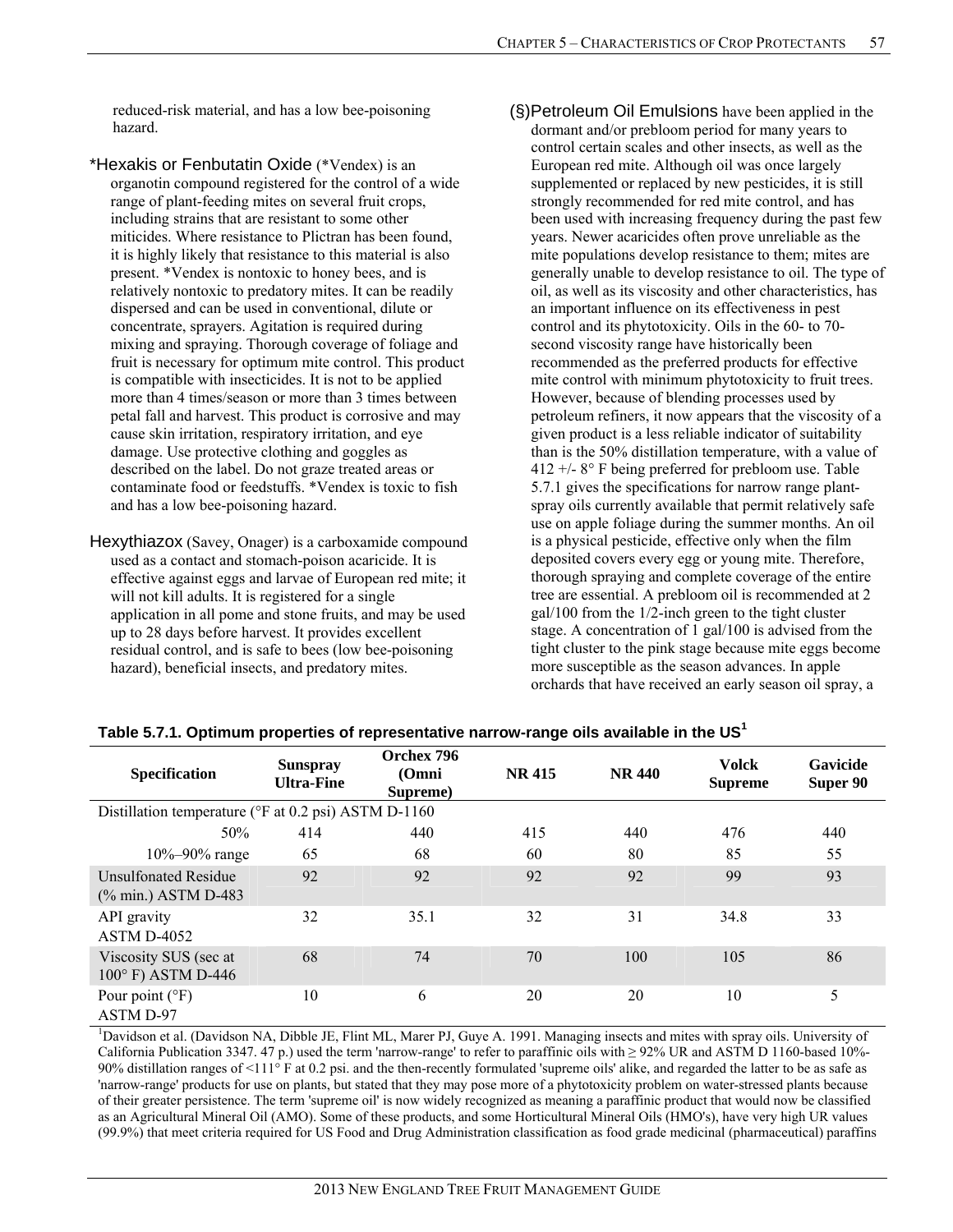summer oil can effectively suppress mite populations when applied at petal fall and in subsequent cover sprays at rates of 1 to 2 gal/100 gal of finish spray solution. Although generally compatible with most crop protection chemicals, oil should never be mixed with fungicides containing sulfur, such as Captan or Bravo.

 Refer to Section 17.4 for guidelines in determining potential compatibility. Apple variety, moisture stress, and spray drying conditions should be taken into account to minimize any possible effects on foliage quality and fruit finish. Summer oils can increase the incidence of scarf skin in varieties such as Red Rome, Jonathan, and Stayman. Oil has a low bee-poisoning hazard.

#### **Use this procedure for mixing a fungicide-insecticideoil combination:**

- 1. Fill the spray tank 1/4 full with water and add the liquid or wettable powder pesticide.
- 2. Resume filling the tank and add the self-
- emulsifying oil. Continue agitation.
- 3. Do not allow mixture to stand without agitation.

When using the tank-mix oils, first combine the wettable powder or liquid pesticides with 100 gal of water containing the emulsifying agent. Then add the oil to the mixture. Agitate vigorously while spraying

Pyridaben (Nexter) is a pyridazinone compound used as a selective contact acaricide-insecticide in apples and pears, plus all stone fruits, with effectiveness against motile forms of mites and pear psylla; it does not kill eggs. It is recommended for use to control postbloom mite and psylla populations, and is an effective late season rescue material. Nexter is toxic to fish and aquatic invertebrates, and has a high bee-poisoning hazard.

Formulation available and EPA registration number: Nexter (Gowan) 75WS: 81880-4-10163.

Spirodiclofen (Envidor) is active by contact against all developmental stages of mites, including eggs, nymphs and female adults.

# **5.8 Fumigants and Nematicides for Tree Fruits**

Whenever a new orchard is being planted in an old orchard site, preplant soil fumigation should be considered. Nematodes, particularly *Pratylenchus penetrans* (the lesion nematode), can seriously injure the roots of a newly planted tree, restricting its growth and future productivity. This type of injury is most common on cherries, but all fruit trees are susceptible to some extent. Nematodes are more likely to build up to damaging levels in sandy and loamy soils than in heavier soil types. The dagger nematode, *Xiphenema americanum*, can also cause serious losses at population levels too low to cause serious root injury by its transmission of the virus that causes stem pitting of stone

fruits, the constriction disease on Stanley prune trees, and apple union necrosis on trees grown on MM.106 rootstock.

Where apples are being replanted following apples, soilborne microorganisms can damage young tree roots and severely reduce the growth of the new trees. This effect can occur in all soil types, regardless of nematode levels. Trees in such situations frequently show a significant growth increase following preplant treatment with a broad-spectrum fumigant that kills fungi and other microorganisms as well as nematodes.

Although fumigants are frequently cost-effective, their potential benefits are often lost when they are applied to soils that are cold and wet or are otherwise poorly prepared. For best results, the site should be plowed as deeply as possible (at least 12 in.) after the old orchard is removed, and all old roots that turn up should be discarded. The land should then be limed, fertilized, fitted, and planted with a cover crop such as creeping red fescue, perennial ryegrass, or sudangrass. The land should be cover cropped for at least 1 yr, preferably 2 or 3. Near the end of July during the year before new trees are to be planted, the cover crop should be plowed under and nitrogen added to improve its decomposition. Poor decomposition of the cover crop or other weeds will reduce the effectiveness of the fumigant. The site should then be disked repeatedly to keep down weeds and work the soil into seedbed condition. The soil should be loose to a depth of at least 10 in. and free of any large, hard clods that the fumigant can't penetrate. Fumigants are generally most effective if applied while the soil is relatively warm and dry. The best time for fumigation is mid-August to early September, although materials may still be effective is applied until mid-October under some conditions. In N.Y. State soils, best results have been obtained with broad-spectrum soil fumigants (Table 5.8.1).

For cost effectiveness, fumigants should be applied in bands 8 ft wide centered over the row. The material should be injected to a depth of 12 in. with shank applicators 6 to 8 in. apart for VapamHL and 10 to 12 in. apart for \*Telone C-17 or \*Telone C-35. Rolling or cultipacking after treatment will help seal the surface and improve the activity of the fumigant. Before the trees are planted in the spring, the soil should be disked, care being taken not to throw unfumigated soil onto the treated band.

Postplant Nematicides. Where soil analysis shows high populations of parasitic nematodes in a young orchard, a postplant application of a nematicide may be justified. Currently, 2 chemicals are registered on nonbearing trees for such a purpose (Table 5.8.2): (1) \*Oxamyl (\*Vydate 2L) - mix 2 qt \*Vydate 2L plus 4 oz of a surfactant/100 gal of water and apply as a foliar spray to the point of runoff. Make 4 applications on a 14- to 21-day schedule, beginning at first full leaf (about the time that petal fall occurs on mature trees). (2) \*fenamiphos (\*Nemacur), for the control of lesion nematode on apple, peach, and cherry trees. Apply to